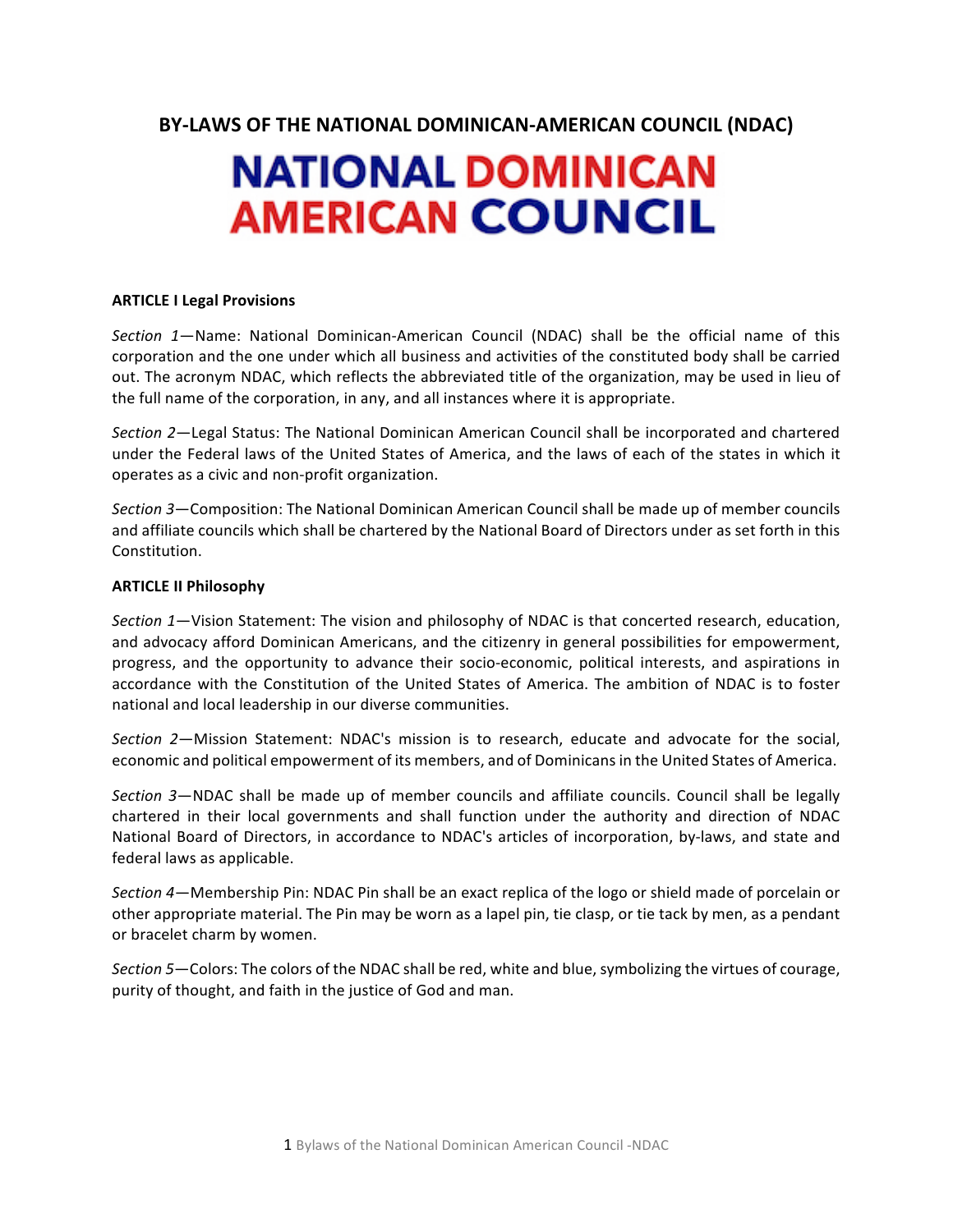# **ARTICLE III Members**

All persons who are residents of the United States of America, or citizens of the United States residing abroad, and are eighteen years of age or older, are eligible for membership in NDAC. Membership in the NDAC may be affected through individually initiated application to NDAC or to a local council, by the recommendation of a member in good standing, or in the case of certain types of membership, as stipulated in Section 1 of Article III of this Constitution. There are seven (7) types of membership.

*Section* 1-Types of Membership.

1. General Members: Persons who fulfill all qualifications for membership, including payment of dues, will be enrolled as members of NDAC.

#### Duties and Responsibilities:

- a. To participate in conventions, activities, and assemblies of NDAC;
- b. To abide by the Constitution and Bylaws established by NDAC;
- c. To abide by the Philosophy, Aims, Purposes, and Code of conduct of NDAC;
- d. To exert effort, individually and cooperatively on behalf of those who need representation and protection of NDAC
- e. To work for the extension of the membership and services of NDAC within their respective communities;
- f. To subordinate their personal feelings and desires to the general welfare of the NDAC and its membership;
- g. To refrain from using the name, facilities or influence of NDAC for political or personal aspirations or aggrandizement without NDAC's consent;
- h. To be alert to, and report to NDAC and the proper authority any improper use or action that may be made of the name, influence or facilities of NDAC by members or others outside the organization;
- i. To maintain their membership in force by paying their dues according to the schedule set by NDAC.

# Rights and Privileges.

All General Members in good standing shall be entitled to:

- a. Protection, counsel, and guidance provided by NDAC;
- b. Propose, discuss, and vote on matters of interest to and for the welfare of NDAC, including the national issue agenda, as mandated by this constitution and NDAC Board of Directors;
- c. Be candidates for an office in NDAC and fulfill all requirements of the office sought;
- d. Receive upon being initiated as members, Identification Card and NDAC Pin, whose cost shall have been covered by the membership fee as set by this Constitution;
- e. Receive a monthly issue of NDAC NEWS, or any other official communicational organ of NDAC;

2. Youth / Student Members: Persons between the ages of 18 and 25 who are active college students and fulfill all qualifications for membership, including payment of dues will be enrolled as members of the NDAC.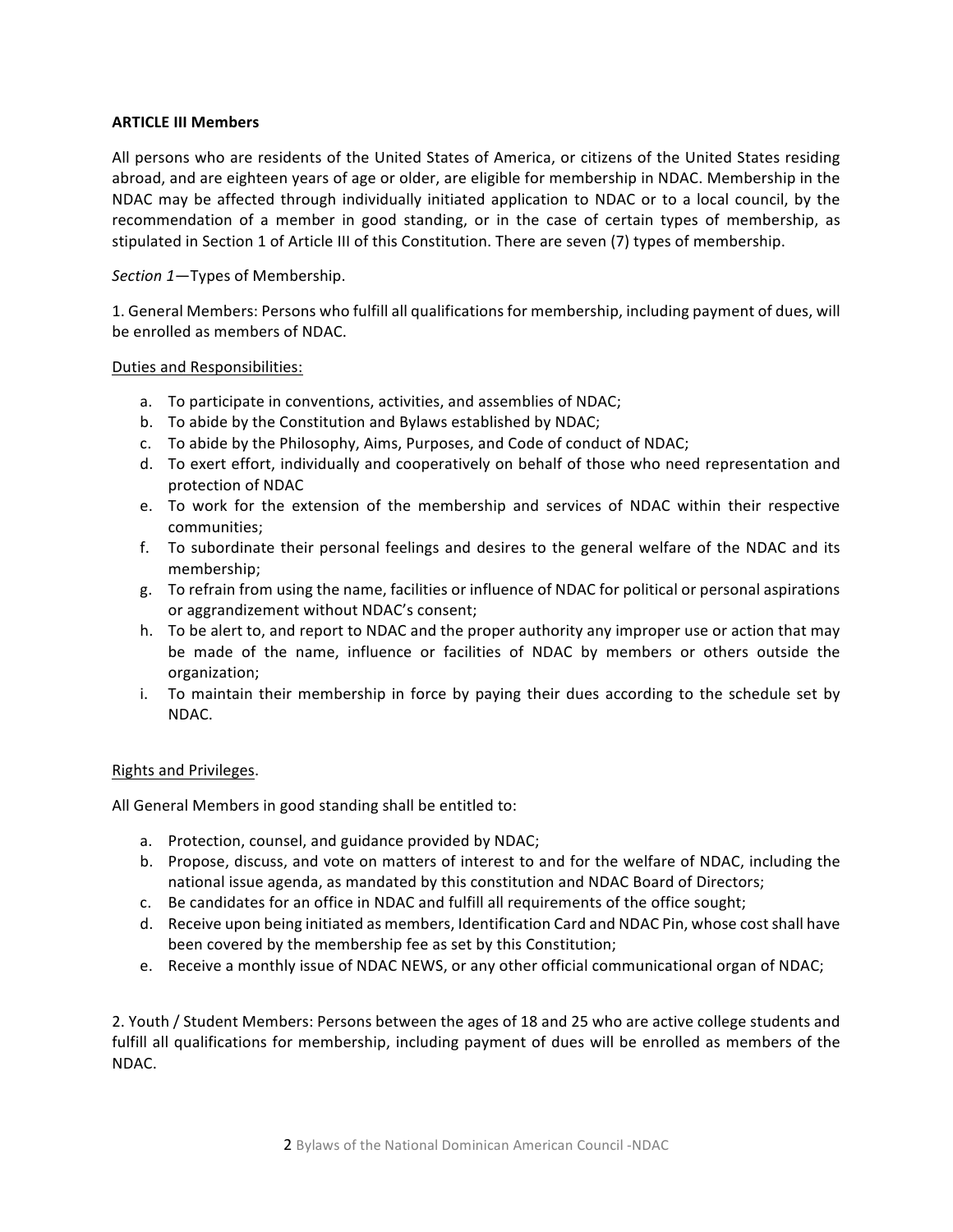3. Lifetime Members: A person may become a lifetime member of NDAC upon payment of \$1,000 to the National Office. All proceeds from life membership dues shall be invested in an endowment fund. Such members shall be:

- a. Presented a Membership Certificate and Identification Card as a Lifetime Member;
- b. Exempt from paying annual membership National Dues;

4. Honorary Members: Those persons elected to membership on their merit, because they have distinguished themselves in some worthy field of endeavor such as arts, sciences, or letters, or have provided an outstanding service to NDAC. Membership in this classification is subject to the following guidelines:

a. All nominations for Honorary Membership must be presented in writing by a local Council to the National Board of Directors for consideration, and must be accompanied by a dossier as to the distinguished accomplishment or the nature of the service rendered;

b. The privilege of Honorary Membership in NDAC shall not be tendered to any person prior to the final action of the Board of Directors, the only constituted authority with power to pass on such nominations and designate Honorary Members;

c. Nominees for Honorary Membership who are approved by the Board of Directors shall be notified in writing by the National President;

d. A certificate of Honorary Member, stating therein the cause and containing the Name, Motto, and Seal of NDAC and signatures of the National President, the Chairperson and the National Secretary shall be presented to the honoree at the next session of the National Board of Directors meeting, or other proper function as the National President and Chairperson may designate;

5. Distinguished Members: This is the highest and most honored type of membership that the Board of Directors may bestow on a deserving person. The Title of "Distinguished Member" shall be conferred by the National Board of Directors on the founders of NDAC. No other person shall be so designated by the National Board of Directors;

Distinguished Members shall be:

- a. Exempt from all National and Council dues;
- b. Placed on the rolls of their home Council and their membership taken into consideration in determining delegate strength to conventions;
- c. Entitled to all the rights and privileges of active members and to a voice and vote at State and National Conventions;
- d. Entitled to a Certificate of Distinguished Member which shows cause thereof and on which are affixed the Name, Motto, and Seal of NDAC and the signatures of the National President and National Secretary, to an Identification Card, and to a customized NDAC Pin.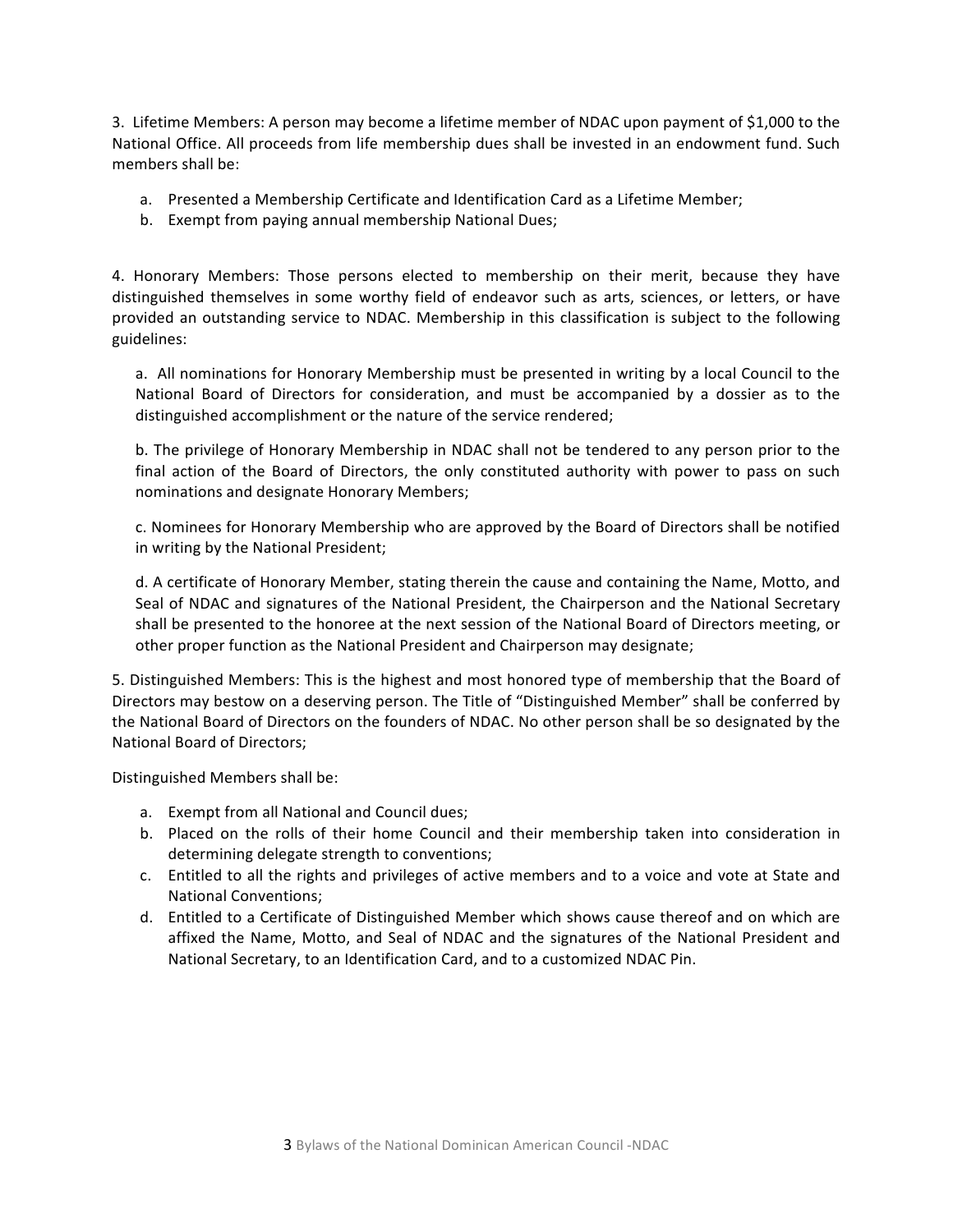6. Senior Members: In recognition for devoted service to NDAC and/or their community, a member who has continuously paid dues for 10 or more years, shall be considered a Senior member. Membership to this classification shall be certified in writing by that member's local council and approved by the National Board of Directors or the National Executive Committee.

a. Senior members shall be: a. Exempt from all National, and Council dues.

b. Entitled to all rights and privileges of active members.

c. Placed on the rolls of their home council and their membership taken into consideration in determining delegate strength to conventions.

7. Organizational Members: Any community or civic organization serving the Dominican-American community in the United States, Puerto Rico, and the Virgin Islands may apply for membership in the Corporation as an organizational member.

*Section II* — Term of Membership. The term of membership for General, Student, and Organizational members shall be one year, subject to automatic renewal through the payment of dues and, at the National Board's discretion. The term of membership for Honorary, Distinguished, and Senior members shall be perpetual, subject to the National Board's discretion.

*Section III* — Voting Rights.

A. Each individual or student member in good standing and above the age of eighteen shall be entitled to one vote on each matter submitted to a vote of the members. A member in good standing is a member who, as of the Fixing Date set is current on his/her dues, and has participated in at least one activity sponsored by NDAC in the immediately preceding twelve months.

B. Each individual or organizational member entitled to vote, has the right to:

a. Approve the organization's issue agenda proposed by the Board of Directors for the twelve months following the National Convention at which the issue agenda is submitted for a vote; and

b. Decide any other matter submitted to a vote of the membership.

*Section* IV — Removal and Resignation. The Board of Directors may, by resolution passed by two thirds of the directors then in office, remove any member at any time, with or without cause. Any member may resign by written notice to the Secretary or the National President, to be effective, if accepted, at the time specified in such writing.

*Section*  $V -$  Transfer of Membership. Membership in the Corporation is not transferable or assignable, and, except as otherwise provided in these bylaws, rights of membership may be exercised solely by the person approved for membership.

*Section VI* — Membership Dues. Each member of the organization shall pay annual dues. The annual dues for each class of members shall be:

A. Individual \$100; B. Student \$50; C. Council: \$250; D. Organizational \$250 E. Lifetime \$1,000

The Board of Directors may change the above dues structure through a majority vote of all the directors then in office, provided that said future change shall not become effective until the organization's following fiscal year. Herein dues are effective immediately.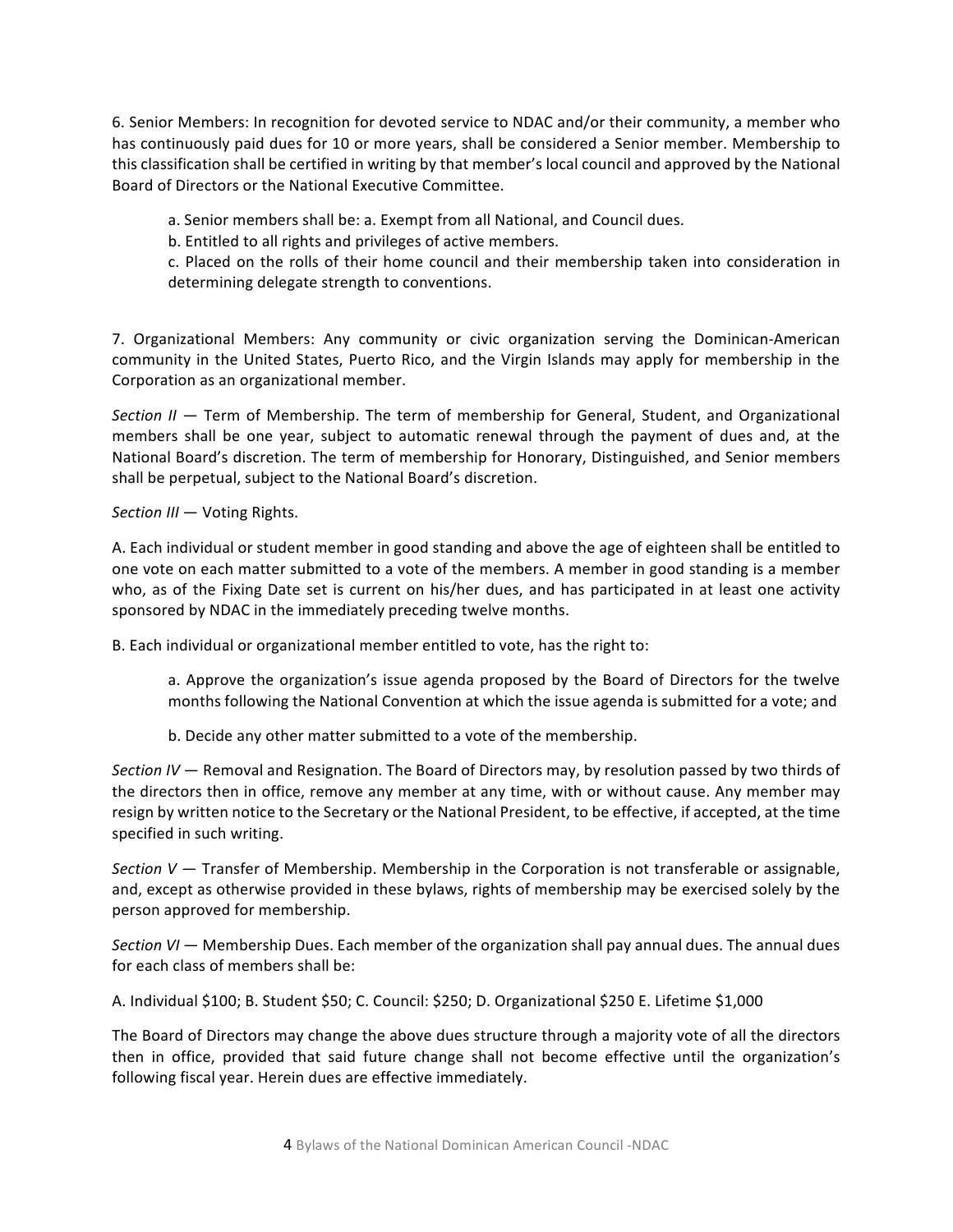# **ARTICLE IV Associates**

Individuals or organizations who do not belong to a local Council, but who wish to support the work of the Organization may become a NDAC Associate under one or more of the following categories.

Section 1—National Associate: Individuals who wish to support the organization may become National Associates of NDAC by contributing a minimum of \$500 annually to the National Office with approval by National Board of Directors or the National Executive Committee.

#### Privileges, Duties and Responsibilities:

- a. To attend and participate in National Conventions, Conferences and activities of NDAC;
- b. To receive NDAC News and all other Communications sent to the General Membership of NDAC;
- c. To abide by the National Constitution and Bylaws;
- d. To keep with the Philosophy, Aims, and Purposes and Code of Conduct of NDAC;
- e. To exert their efforts individually and cooperatively in behalf of those who need the help and protection of NDAC;
- f. To work for the extension of membership and services of NDAC;
- g. To subordinate their personal feelings and desires to the general welfare of NDAC;
- h. To refrain from using the name, facilities, or influence of NDAC for political or personal aspirations or aggrandizement;
- i. To be alert and to report to the proper authority any improper use that may be made of the name, influence, or facilities of NDAC by members or by other outside the organization;
- j. To maintain their affiliation in force by payment of their annual contribution.

Section *II*—National Corporate Associate: Business entities, Non-profit Corporations and other organizations who wish to associate with NDAC and support its work may become a Corporate Associate by contributing \$5,000.00 or more annually to the National Office.

Section III—Council Corporate Associate: NDAC Councils may make provisions for Individual and Corporate Associates to be affiliated with the Local Council, and may establish whatever annual contribution the Council may deem appropriate except that in no event shall such contribution be less than the dues required of the general members of that Council. Privileges and benefits of the Council Associates shall be limited to the Local Council.

#### **ARTICLE V Organizational Structure**

*Section I*—The National Assembly:

A. Definition and composition: The National Assembly, presided over by the National President and the Chairperson or the National Executive Board designee, is the supreme authority NDAC and shall be composed of the members of the National Board of Directors, local councils, and Individual members in good standing.

B. Powers: As the supreme authority of NDAC, the National Assembly is hereby vested with all legislative, judicial, and executive powers set forth in this Constitution, Articles of Incorporation, and all adopted resolutions.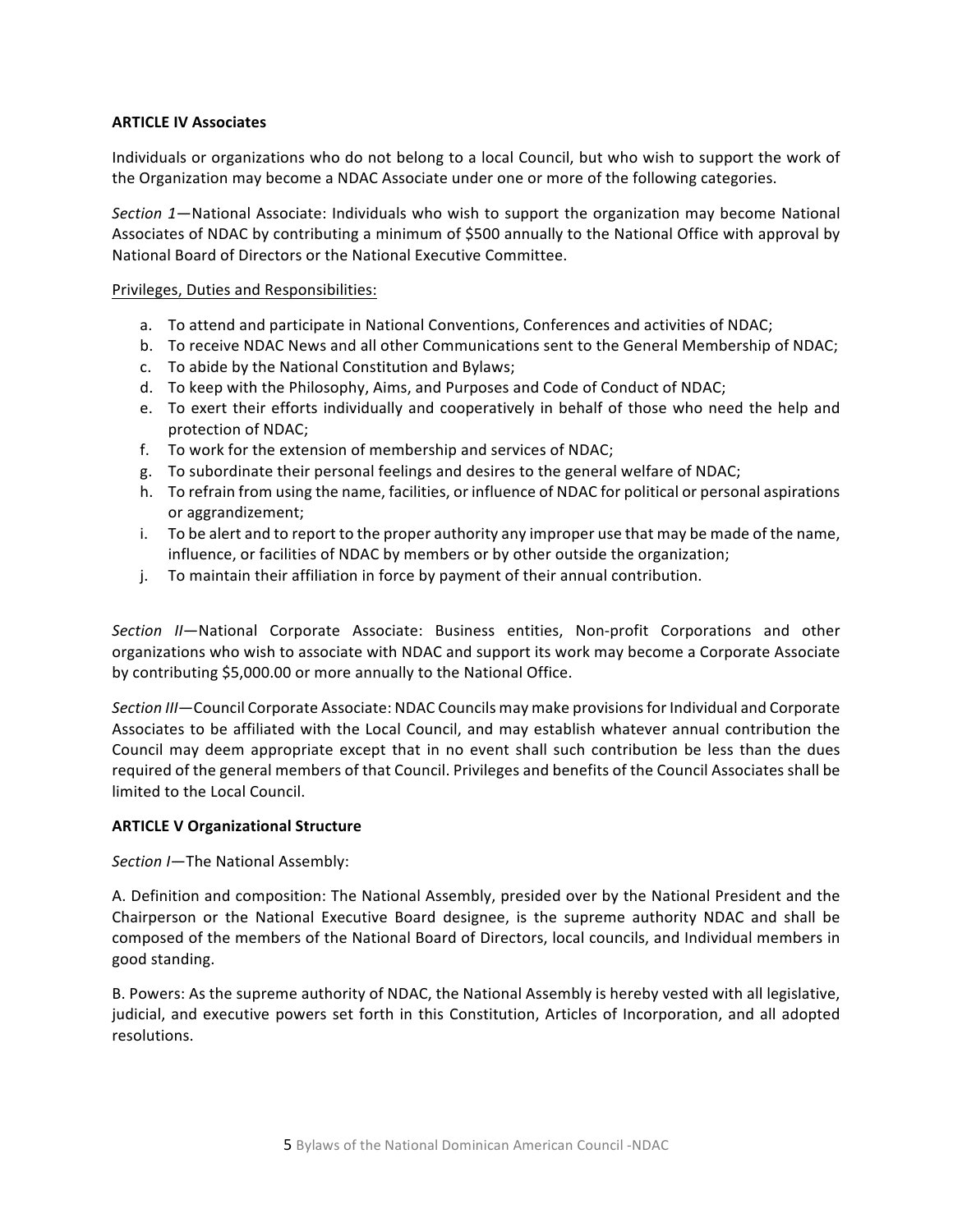C. Sessions: The National Assembly shall convene annually at a convention site selected by the NDAC's National Board or Executive Committee. The National Assembly may be called into an ad-hoc special session by the National President, Chairperson or the National Board of Directors.

D. Quorum: Two thirds (2/3) of the membership in good standing at the time of an annual convention or special---called session of the National Assembly shall constitute a quorum without reference to the number of State or National Officers who have a vote in said sessions.

*Section II—*The National Board of Directors:

A. Definition and Composition: The National Board of Directors is the official executive arm of the National Assembly. It executes the mandates of the National Assembly, administers NDAC and establishes policies. Its members shall include one (1) individual from each of the following fields: a. Law b. Accounting c. Academia d. Clergy e. Labor f. Communications g. Science h. Corporate to fill the following positions:

1. Selected Officers (National President, National Vice President, Chairperson of the Board and Assembly, State Vice Presidents, National Treasurer, and a National Youth President); and

2. Appointed Officers: National President, and/or the Chairperson shall nominate any qualified member in good standing to the following appointed positions subject to confirmation by majority vote of the active National Board of Directors or National Executive Committee:

- a. National Secretary;
- b. National Legal Advisor;
- c. National Director of Publicity;

d. Any other Office designated by the President and the Chair with the approval of the National Board of Directors or National Executive Committee.

#### B. Qualifications: All National Officers, whether selected or appointed, must:

- a. Be twenty-one years of age or older
- b. Be in good standing and in compliance with this Bylaws' Article IV, Sections I, II & III.
- c. Have held office for one year at the Local or State level within three years of his or her appointment. In the case of the Legal Advisor, the person must possess a law degree and be a practicing attorney in good standing;
- d. Be of good moral character and possess some demonstrated administrative ability necessary for the discharge of the duties pertaining to the office;
- e. Have the approval and endorsement of his or her Local Council;
- f. Not hold an elective or appointive political office at the time of his or her selection or appointment or at any time during their tenure of the NDAC Office. School Board or those positions where no wage compensation or enumeration is received shall not be deemed a political office;
- g. Members deriving employment wages from any organization owned by or that bears the NDAC's name are ineligible to run for or hold a NDAC office, selective or appointive. A complete year must elapse from the last employment date before they are eligible to run for an NDAC office.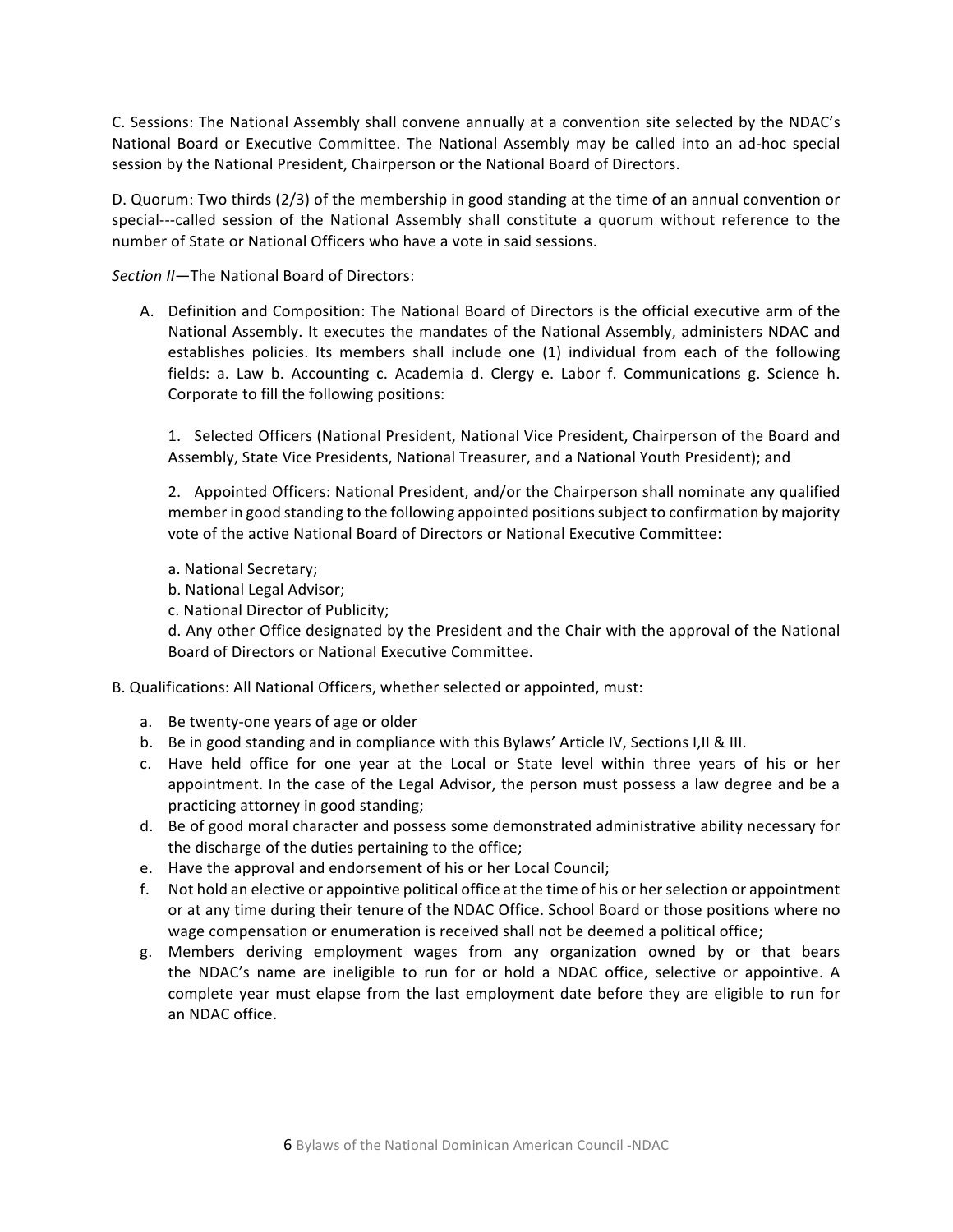C. Powers: Under authority of the National Assembly, the National Board of Directors shall execute the mandates of the National Assembly and administer the NDAC. It is empowered:

- a. To approve or reject all appointments made by the National President and the Chair;
- b. To act for and in behalf of NDAC and National Assembly in matters arising extemporaneously and affecting or relating to NDAC;
- c. To authorize NDAC representation at functions and in activities of interest to the organization or affecting its work, provided such activities or functions do not, by their very nature, involve issues or procedures in direct or indirect incompatibility with the general policy of NDAC;
- d. To listen to appeals from members and/or Councils including charges of suspension or expulsion from NDAC and to rule according to the facts of the case;
- e. To impeach, remove, expel, or suspend any member or officer from office, any person of whatever rank for dereliction of duty, conduct unbecoming an officer, violation of NDAC constitutional provisions, bylaws, policies, or other activities contrary to NDAC principles and welfare, and not in line with the best interests of the organization;
- f. To suspend any Council or recall its charter for acts contrary to or not in keeping with NDAC principles and constitutional provisions;
- g. To amend The Constitution and By-Laws of NDAC;
- h. To establish a uniform system of financial accounting for all levels of NDAC and a uniform pattern for all documents used at all levels for the transaction of the NDAC's business;
- i. Along with the National President and the Chair, to select a National Executive Director who shall be paid and who shall manage the paid national staff. The National Executive Director as well as members of the national staff can opt to work as volunteer.
- D. Limitations: The National Board of Directors is not empowered:
	- a. To waive the Constitution and Bylaws or any resolution, policy, or custom adopted or established by the National Assembly;
	- b. To permit any of its members to speak for or involve NDAC on any matter of NDAC's policy unless duly authorized to do so by the National Board of Directors or the National Executive Committee or the National Assembly;
	- c. To authorize any officer at any level of the hierarchy to bind the NDAC or any of its divisions in any business transaction unless it is approved by the National Board of Directors and the divisions involved.

# E. Meetings:

a. The National Board of Directors shall hold three (3) quarterly meeting/retreats during the year. The first one, which is an organizational meeting, shall be held at the site of the National Convention, immediately following the close of the convention; the second one will be held in Washington, D.C., and the third shall be held three months before the convention at such site as the National President and or the Chair may select, keeping in mind travel distances;

b. Other meetings of the National Board of Directors may be called by the National President, Chair or designee for emergency situations involving the welfare of the Organization; on-going projects; and NDAC business;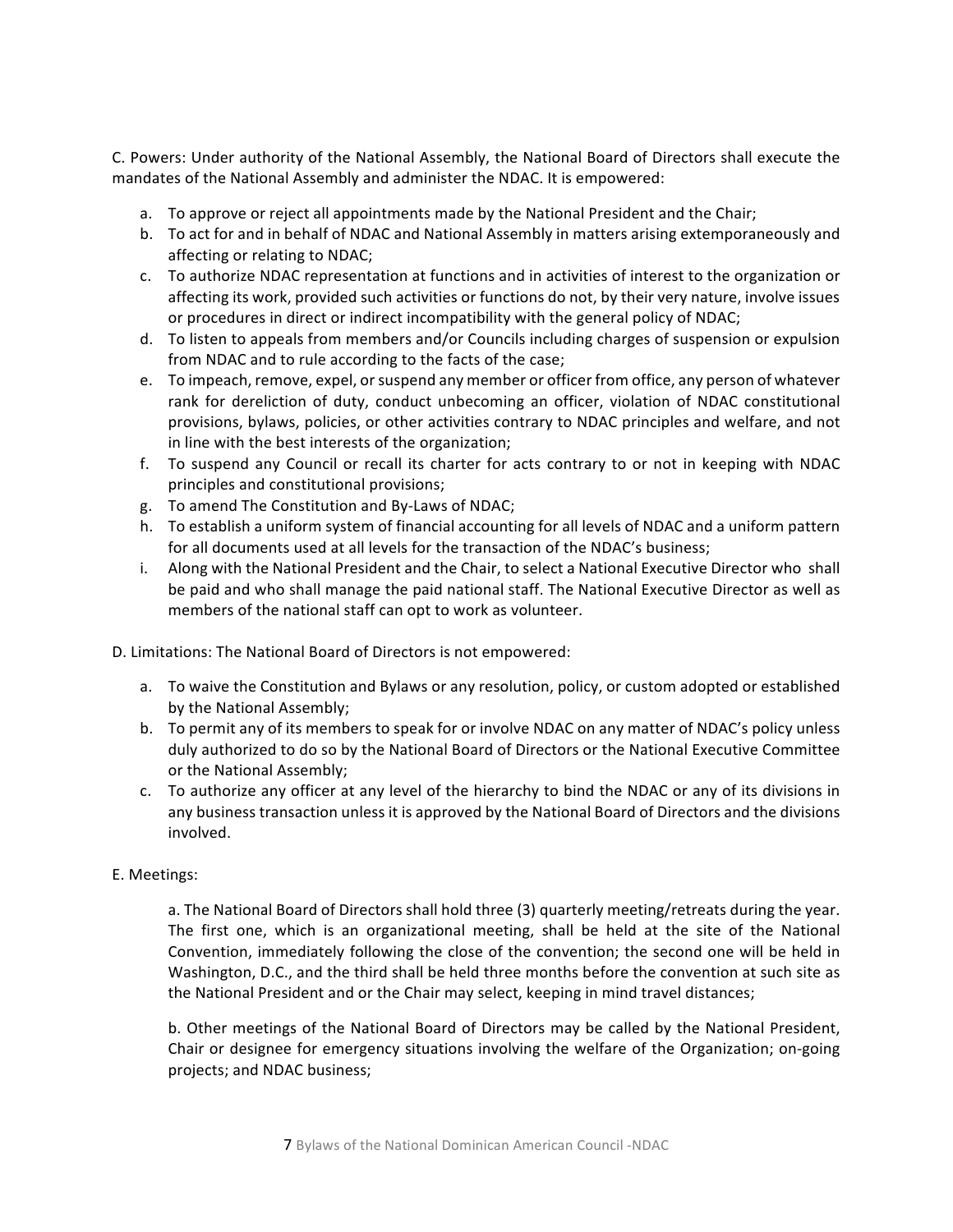c. For the three (3) quarterly scheduled meeting/retreats with the exception of the first one, the National Secretary shall be instructed by the National President and or the Chairperson to send to all members fifteen---day advance notice and an agenda of the meeting, prior of the Board. In the case of other meetings, the nature of the business shall determine the quickest form of advance notice:

d. The National Board of Directors quarterly scheduled meeting/retreats shall be open to all NDAC members who have the right to present matters involving them as individuals, to their Councils or to a higher echelon of NDAC.

F. Number: As determined by the majority of the NDAC National Board of Directors, directors shall be 13, and shall serve with or without pay, as decided by the National Board. The number of directors may be increased or decreased from time to time by amendment of this constitution. The founding Board of Directors shall be those present and/or participating at the May 22, 2010 Re-structuring Retreat.

Additional members of the Board of Directors shall be selected from a list of candidates approved in the manner herein prescribed (Article V, Section 2, Sub- section G) and shall take office at the close of the annual meeting at which they were selected.

G. Selection / Appointment process: Individuals will be selected to serve on the National Board of Directors according to their qualifications as per Article V, Section 2- B, and needs of the Board as per Article V, Section 2-A for the following positions:

a. National President b. National Vice President c. Chairperson of the Board and Assembly d. State Vice Presidents e. National Treasurer f. The National Youth President g. National Secretary h. National Legal Advisor i. National Director of Publicity j. Any other Office designated by the President and the Chair with the approval of the National Board of Directors or National Executive Committee.

H. Tenure: All vacancies occurring in the ranks of the National Board shall be filled with persons appointed by the National President and or the Chair and approved by the National Board of Directors or National Executive Committee. In all such appointments, the National President, the Chair and National Executive Committee shall adhere to the qualifications, limitations, and Board needs established in Article V, Section 2 A & B.

Should the office of National President and or Chair become vacant at any time for whatever reason, the Chair will assume the position as Interim National President until a new National President is appointed/elected by a majority vote of the National Board of Directors and the Executive Committee from among the State Vice Presidents.

I. Expulsion, suspension, impeachment, and/or removal of National Officers:

Any selected or appointed National Officer of NDAC, including the National President, and the Chair, may be impeached and/or removed from office by two thirds (2/3) of the National Board of Directors in office, if found in violation of the Code of Conduct.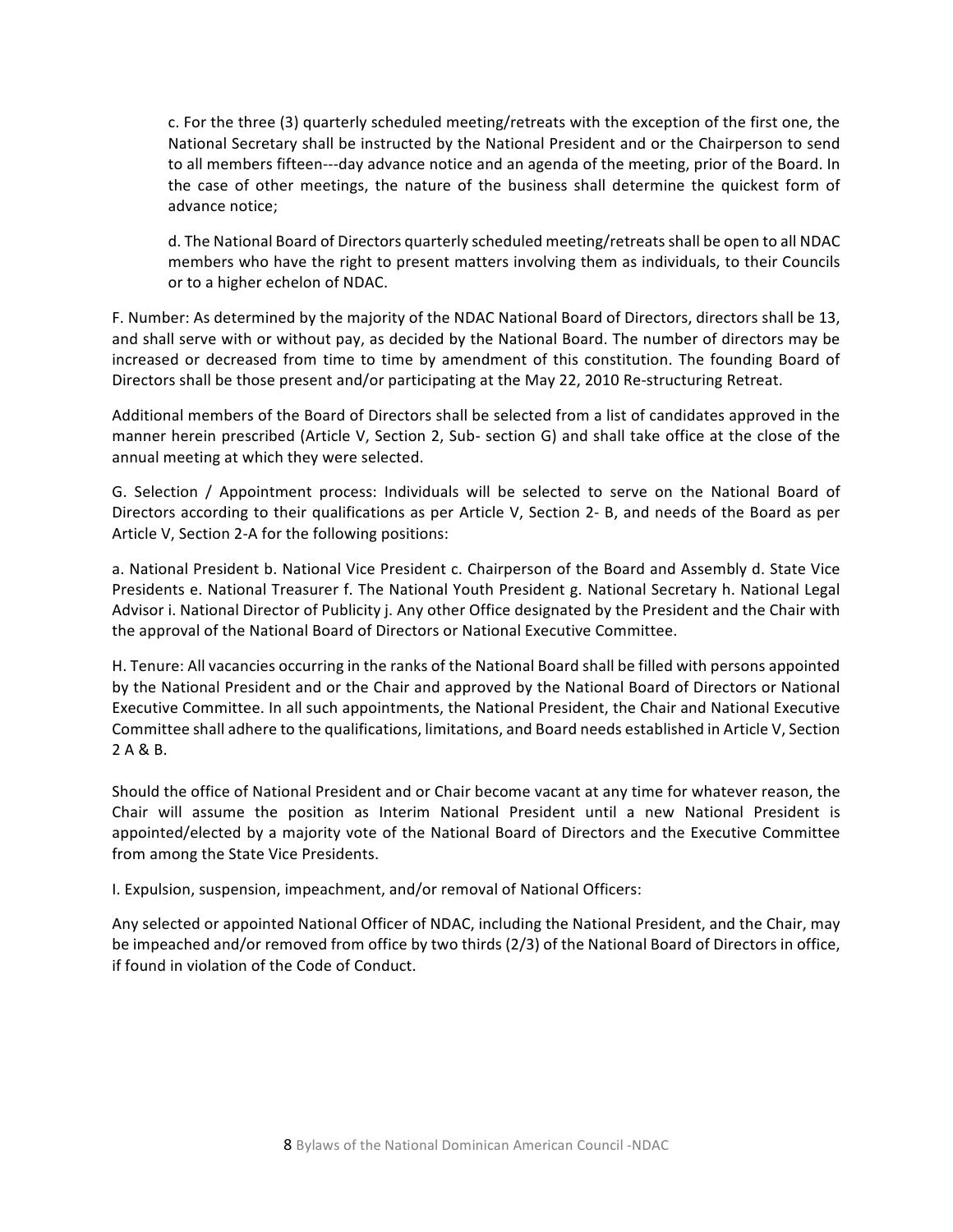- J. Duties and Responsibilities of the National Officers:
- a. National President:
	- i. To uphold the Constitution and Bylaws of NDAC, its Policies and Customs, and all Resolutions duly passed;
	- ii. To guide NDAC and the functions of the National Office with the cooperation and approval of the National Board of Directors and the National Executive Committee;
	- iii. To exert veto power over legislative matters decided by  $2/3$  of the general assembly;
	- iv. To name all National Committees, appoint designated National Officers, and to fill vacancies in National Offices with the approval of the National Board of Directors and the National Executive Committee:
	- v. To suspend and/or remove from office, with the approval of the National Board of Directors any National Officer who is lax or incompetent in the discharge of his duties or who is found guilty of any of the causes enumerated in Article V, Section 2, Subsection I.  $(i)$  thru  $(viii)$ ;
	- vi. Shall serve as the official spokesperson of NDAC in a shared-ad-hoc-role with the Chair to represent NDAC at those functions of national, international and local scope, which involve the best interests, growth development, and prestige of NDAC;
	- vii. To refrain from taking sides or influencing any individual or group, directly or by inference, in NDAC elections at whatever level;
	- ix. To carry out all other duties found in this Constitution and Articles of Incorporation and incumbent upon his or her office.
	- x. Appoint all vacancies occurring in the ranks of the National Officers with the consent of the National Board of Directors or National Executive Committee provided appointees fulfill those qualifications and limitations established in Article V, Section 2 A & B.
	- xi. Appoint State Directors Vice Presidents in States with less than three councils, except the District of Columbia, with the consent of the National Board of Directors or the National Executive Committee.
	- xii. To exert all power not granted to the National Assembly, nor denied to the President.
	- xiii. To serve in dual capacity in ad hoc fashion as determine by the Executive Committee and or the National Assembly.
	- xiv. To contribute \$5,000 annually to the organization (in-kind or otherwise).
	- xv. To deliver to his/her successor in office all books, papers, records, and other property of the NDAC that may be in his/her possession at the close of his/her official term.

#### b. National Vice President:

i. To assume all National President's duties in his/her absence.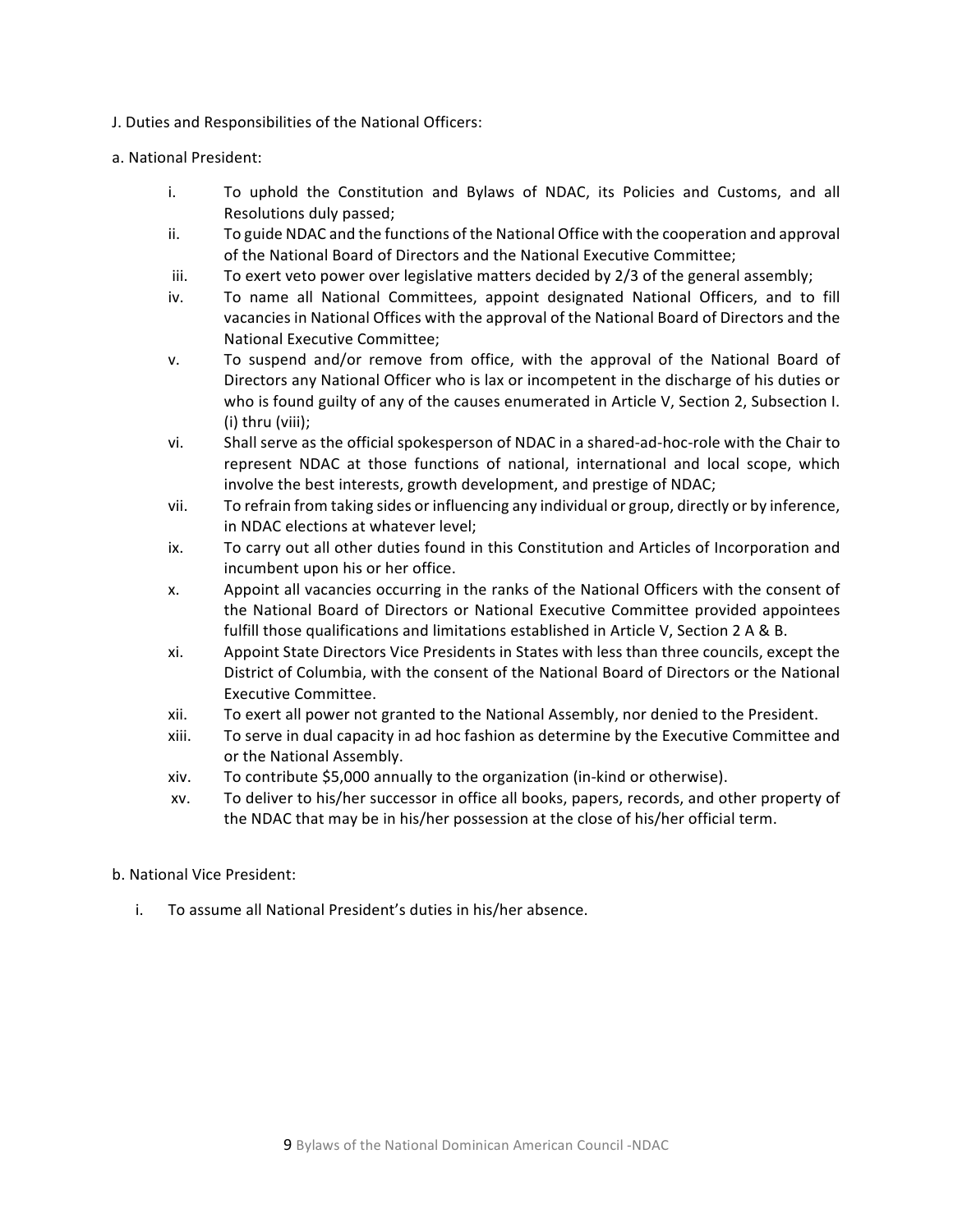- c. Chairperson of the Board and Assembly:
	- i. To uphold the Constitution and Bylaws of NDAC, its Policies and Customs, and all Resolutions duly passed;
	- ii. To guide NDAC and the functions of the National Office in coordination with the National President and with the cooperation and approval of the National Board of Directors and the National Executive Committee:
	- iii. To preside at all sessions of the National Assembly and the National Board of Directors.
	- iv. To see that copies of the NDAC Constitution, and *Robert's Rules of Order or Henderson's Rules of Order* are readily available for quick reference at sessions; v. To interpret and make rulings on parliamentary procedure situations, and to call the attention of the Presiding Officer to omissions, deviations or arbitrary actions in procedure as set by the Constitution and Bylaws or by the *Robert's Rules of Order, Revised.*
	- v. Shall have appointment authority (a) to make at least one appointment to the Board without consent of the National Board, and (b) to make appointment to the Board subject to the consent of the National Board and the Executive Committee.
	- vi. Shall serve as spokesperson of NDAC in shared-ad-hoc role with the National President to represent NDAC at those functions of national, international and local scope, which involve the best interests, growth development, and prestige of NDAC;
	- vii. To exert all power not granted to the president and National Assembly, nor denied to the Chair.
	- viii. To suspend and/or remove from office, with the approval of the National President, the National Executive Committee or the Board of Directors any National Officer who is lax or incompetent in the discharge of his duties or who is found guilty of any of the causes enumerated in Article V, Section 2, Subsection I. (i) thru (viii);
	- ix. To appoint officers to the Board, including to the vice chairperson position.
	- x. May serve in dual capacity in ad hoc fashion as determine by the Executive Committee and or the National Assembly.
	- xi. To contribute \$5,000 annually to the organization (in-kind or otherwise);
- c. National State Vice Presidents:
	- i. To assume, according to the order of succession established in the constitution, the office of National President or Chair and all duties, responsibilities and powers pertaining thereto in the event of the resignation, death or removal of the National President and the Chairperson; (see viii below)
	- ii. To represent NDAC as assigned by the National President or the Chair or by the National Executive Committee;
- iii. To have supervisory control over committees assigned to him or her by the National President and Chair;
- iv. To have supervisory control over councils assigned to him or her by the National President and Chair within the geographical area from which he or she is selected;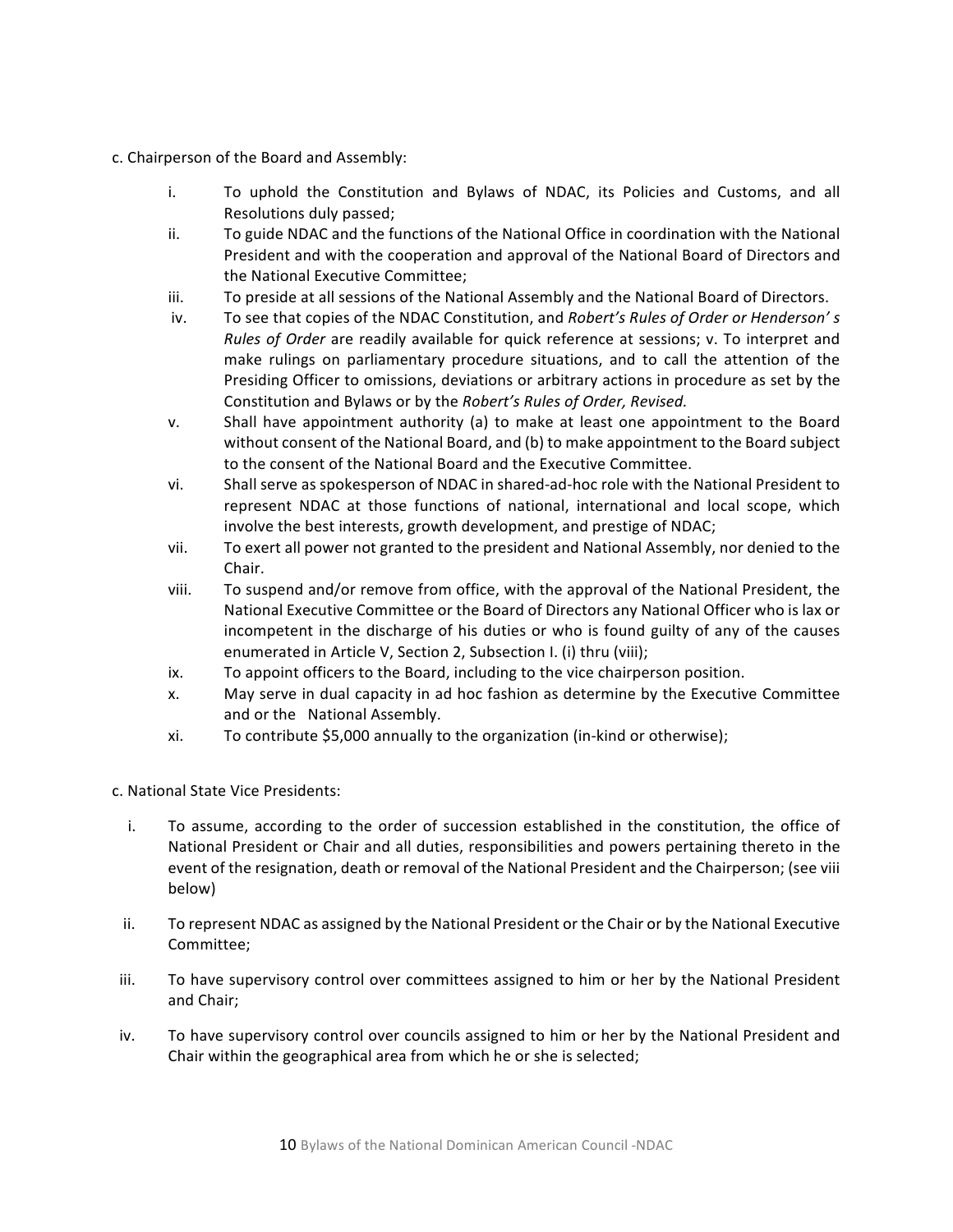- v. To preside at sessions of the National Assembly and the National Board of Directors or National Executive Committee meetings when requested by or in the temporary absence of the National President or the Chairperson;
- vi. To oversee the activities of NDAC within the specified responsibilities of the office and to report at all meetings of the National Board of Directors and to the National Executive Committee;
- vii. To assume such other duties and responsibilities as may be assigned to him or her by the National President, Chair, the National Board of Directors or the National Executive Committee, particularly within the geographical area from which he or she is selected;
- viii. In case of the resignation, death or removal of the duly elected National President, the Chairperson will assume interim responsibilities until one of the National Vice Presidents shall assume the office of the National President upon election by majority vote of the National Board of Directors, called to session for this purpose.
- ix. To contribute \$5,000 annually to the organization (in-kind or otherwise).

d. National Vice President for Youth: In addition to the duties and responsibilities enumerated in Subsection b., above, the National Vice President for Youth shall have the following duties and responsibilities:

- i. To act as Chairperson and direct the function of the National Committee of Youth Activities;
- ii. To set up such meetings of the Committee as may be necessary for the effective coordination of all youth activities, particularly in regard to the operation of NDAC Youth;
- iii. To promote the welfare of youth in fields as education, patriotism, and health, and through the various Directors of Youth Activities at all levels, NDAC Youth, Boy Scouts, Girl Scouts, and similar groups;
- iv. To guide and counsel the NDAC Youth at its National Convention and in the overall administration of the organization, its action projects, and procedures in reaching its goals;
- v. To report and recommend to the National Assembly, the National Board of Directors, and National Executive Committee all matters pertaining to NDAC Youth and other youth activities.
- vi. To contribute \$5,000 annually to the organization.
- e. National Treasurer:
	- i. To receive and place in a bank designated by the Treasurer with the approval of the National Board of Directors and or National Executive Committee all monies paid into the National Treasury, such as charter fees, membership dues, assessments, contributions and donations, and payments for pins, Constitutions and other items which NDAC provides for sale to members. Said monies may be deposited under various accounts as may be approved by the National Board of Directors or as provided for in the Constitution and Bylaws;
	- ii. To cause his/her signature and that of the National President and or Chair to be registered at the bank, and to co-sign all checks for disbursements for authorized expenditures with the National President and Chair:
	- iii. To keep and maintain up to date a set of books as dictated by proper accounting procedures;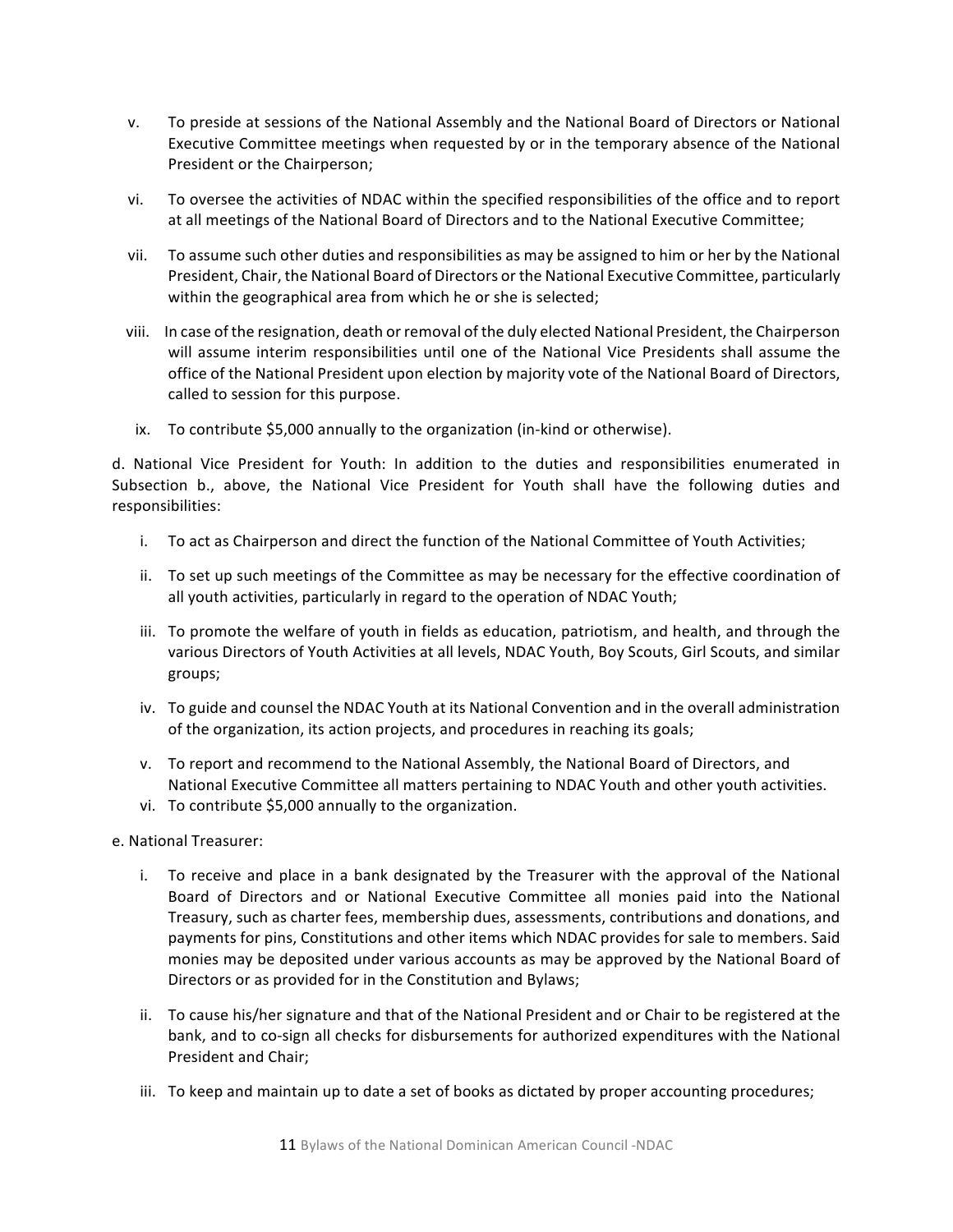- iv. To make written monthly reports to the members of the National Executive Committee on the status of the National Treasury, showing all income received and its sources, accounts receivable, disbursements with the names of payees and the cause of each thereof, encumbered amounts, and balances of all accounts. Said reports shall be made within thirty days of the close of each month, or as practical as possible;
- v. To require by authority of this Constitution a quarterly financial report and an annual audited financial statement from the Chairman and Board of Directors of NDAC;
- vi. To see that all outstanding accounts of the National Office, except for last minute National Convention expenses pertaining to the National President and authorized staff, have been settled by the time he or she closes the books for auditing purposes and reports to the National Assembly;
- vii. To cause an audit to be made of the accounts by a Certified Public Accountant who may be NDAC member but not a member of the National Board of Directors or of the National Office Staff. Said audit shall be carried out in May or June but before the National Convention, at which time he/she will turn it over to the National NDAC Auditing Committee along with his/her books of accounts, canceled checks, receipts, quarterly and audit reports of the housing projects, and other documentation;
- viii. To turn over to his/her successor a check or checks for the full amounts in each bank account, the complete set of accounting records, audit reports or his/her accounts, and any other documentation pertaining thereto.
- ix. To contribute \$5,000 annually to the organization (in-kind or otherwise)

# f. National Secretary:

i. To keep or cause to be kept in a safe place all permanent records, inventories of equipment and furnishings, and lists and deeds of real property of NDAC;

- ii. To keep the Seal of NDAC and to control its use;
- iii. To handle all correspondence addressed to the National President, the Chair, the National Board of Directors or the National Executive Committee, as authorized by the National President and or the Chair;
- iv. To take down, transcribe, and make available to NDAC's membership by means of NDAC NEWS, or other expedient medium of communication, the minutes of the sessions of the National Assembly and the National Board of Directors or the National Executive Committee. The latter responsibility shall be carried out within thirty days of the date of said sessions;
- v. To maintain in loose-leaf volume form and under definite headings for quick and easy reference, all resolutions and amendments to the Constitution and Bylaws, and any policies duly adopted or set by the National Assembly, the National Board of Directors or the National Executive Committee.
- vi. To carry out any other duties and responsibilities pertaining to his/her office as may be assigned by the National President and or the Chair. g. Legal Advisor: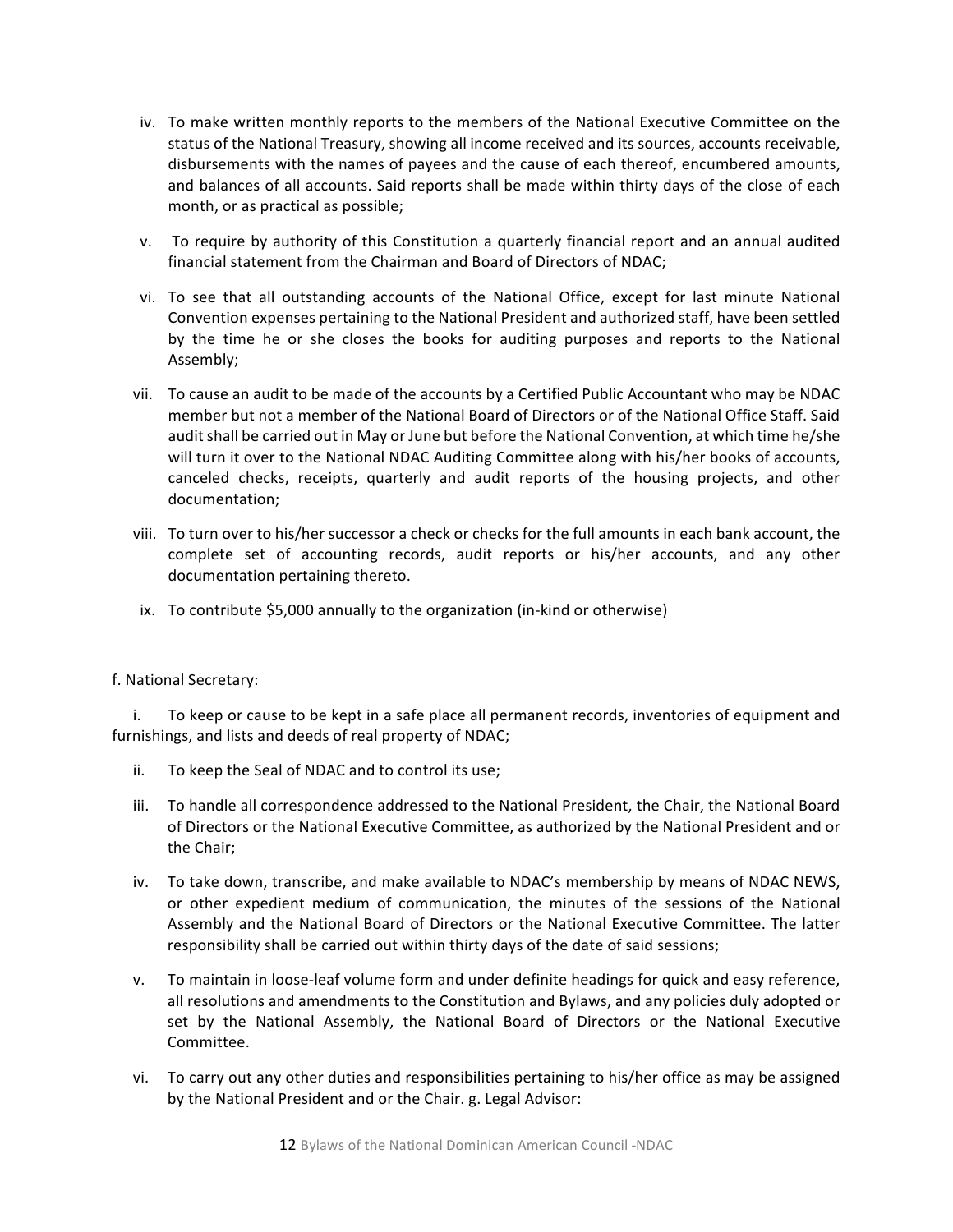- i. To represent NDAC in all legal matters in which it may be involved or have an interest;
- ii. To interpret and render an opinion on matters arising about the NDAC Constitution and Bylaws, Resolutions and/or Policies when requested by any member, Council, or officer of NDAC. The National Assembly may by a two-third majority reverse an opinion of the Legal Advisor in those cases wherein it is believed that he/she has acted in a biased manner or contrary to the spirit of the provision in question;
- iii. To cooperate with the National Secretary in preparing and maintaining up to date the volume which contains all resolutions, amendments, policies duly adopted and in force;
- iv. To counsel with Legal Advisors of subordinate entities, including NDAC Youth, as requested.

h. National Director of Publicity:

- i. To conceive, coordinate, and disseminate all news items dealing with NDAC or its interests through all media available to him and the Local Councils;
- ii. To formulate a program of procedure to be employed by all levels of NDAC in publicizing NDAC activities, projects, etc.
- iii. To encourage and promote the appointment of Publicity Directors or Committees at all levels of NDAC and to orient and work with them for better dissemination of information:
- iv. To be vigilant to any adverse publicity of the NDAC and to correct, in so far as it is possible, such erroneous or adverse information;
- v. To assist the various echelons of NDAC, including NDAC Youth, in the promotion of their publicity programs and projects, and to coordinate his or her work with that of the Editor of NDAC NEWS;
- vi. To refrain from using his or her office and prerogatives in the support of NDAC candidates for office of or partisan politics within or without NDAC;
- vii. To name, subject to National Executive Board approval, and to chair a National Publicity Committee to aid in publicity coverage in all geographical areas wherein NDAC functions.

L. Selection and Term of Office. Directors shall be selected according to the provisions of Article V, Section 2-G, and to prior resignation, death or removal as provided by law or this Constitution. Any director may resign at any time, upon written notice to that effect delivered to the President and the Secretary, to be effective upon its acceptance or at the time specified in such writing.

M. Initial Founding Board. The initial Founding Board of Directors shall serve until its successors are selected and qualified. The initial Board shall determine by lot which additional directors will be added according to the herein outlined desired composition of the National Board of Directors.

N. Vacancies. Any vacancy occurring in the Board of Directors for any cause other than by reason of an increase in the number of directors may be filled by a presidential appointment or two-third vote of the remaining members of the Board of Directors, even if such two-third is less than a quorum. A vacancy occurring in the Board of Directors by reason of an increase in the number of directors may be filled by appointment of the National board of Directors.

O. Removal. The Board of Directors may remove any director for cause by a two-third vote of the directors then in office; except that the failure to attend or participate by telephone in two consecutive meetings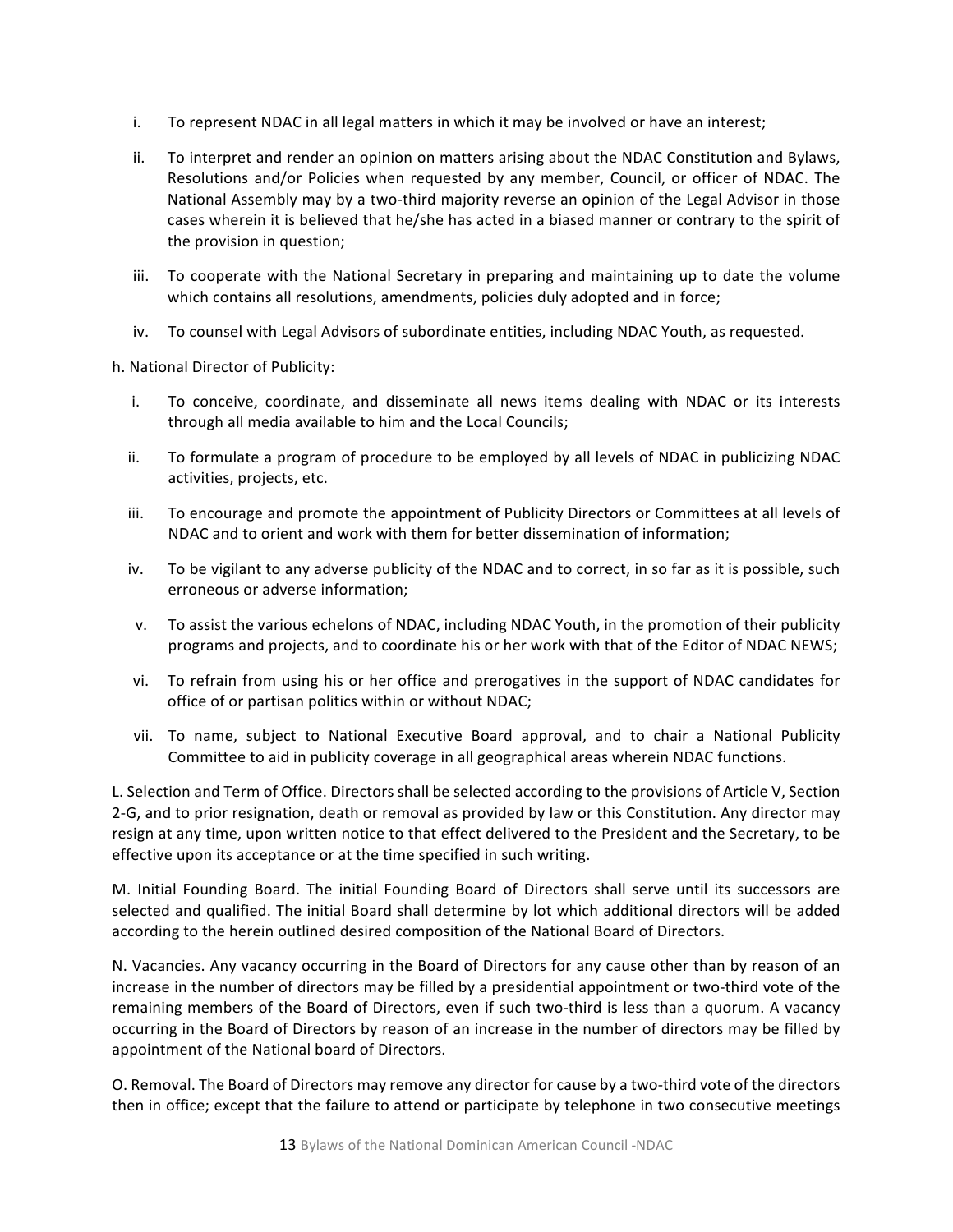of the Board shall constitute automatic cause for removal, subject to ratification by the Board of Directors. Any Board member who misses over 50% of the meetings of the Board within a 12-month period shall be automatically removed from serving on the Board.

#### *Section III*—The Local Council:

A. The Local Council is an affiliated unit of NDAC which operates within a community under authority of a charter granted by the National Board of Directors, upon approval of an Application for NDAC Charter, accompanied by the signed Charter Agreement, Appendix I, at the end of this constitution.

B. Organization: A local Council may be organized under the sponsorship of an active Council and/or any State or National Board of Director officer or any combination of these according to the procedures set forth below:

a. A group of not less than ten persons of either or both sexes that meets all qualifications for membership as defined under Article III, Section 1 of this Constitution and willing to form a NDAC Council shall, on its own initiative or that of one of the possible sponsoring entities, stipulated above, meet and elect officers and otherwise constitute itself into an organized body;

b. After orientation as to the principles, work, and structure of NDAC, the group shall fill out an Application for NDAC Charter form; c. The application, accompanied by a roster of the officers and members of the group, complete with mailing addresses, the established charter fee, and NDAC membership dues having been paid by each member on the roster, shall be forwarded to the National Office:

d. Upon approval of the application by the National Board of Directors, a Charter will be issued by the National Office and sent to the Council in addition to the State Vice-President in which the Council is to be located. e. The State Vice-President shall arrange a place and date with the new Council for the initiation of members, installation of officers, and presentation of charter according to the established ritual in this Constitution;

f. Charter Fees: The sum of \$250.00 is hereby set as the fee for issuance of a charter by the National Board of Directors to a group that applies and is approved for affiliation as a Local Council with the NDAC. Said fee shall be renewed on an annual basis, due to the NDAC National Treasurer on the first day of January each year and payable no later than February 28 of that same year by each Local Council. Any Council not having paid said fee by the February 28 due date shall have its charter revoked and will be required to apply for a new charter and pay all fees as prescribed for the chartering of a new Council. Said fees shall be deposited in the General Fund of the National Office.

#### C. Powers:

a. To establish local membership dues and a schedule of payment, and to collect and remit membership dues to NDAC in the amounts and according to the schedules set in the Bylaws of this Constitution; b. To initiate and carry through fund-raising, civic, social, and welfare projects on its own or in cooperation with other acceptable organizations, as approved by the NDAC according it its principles;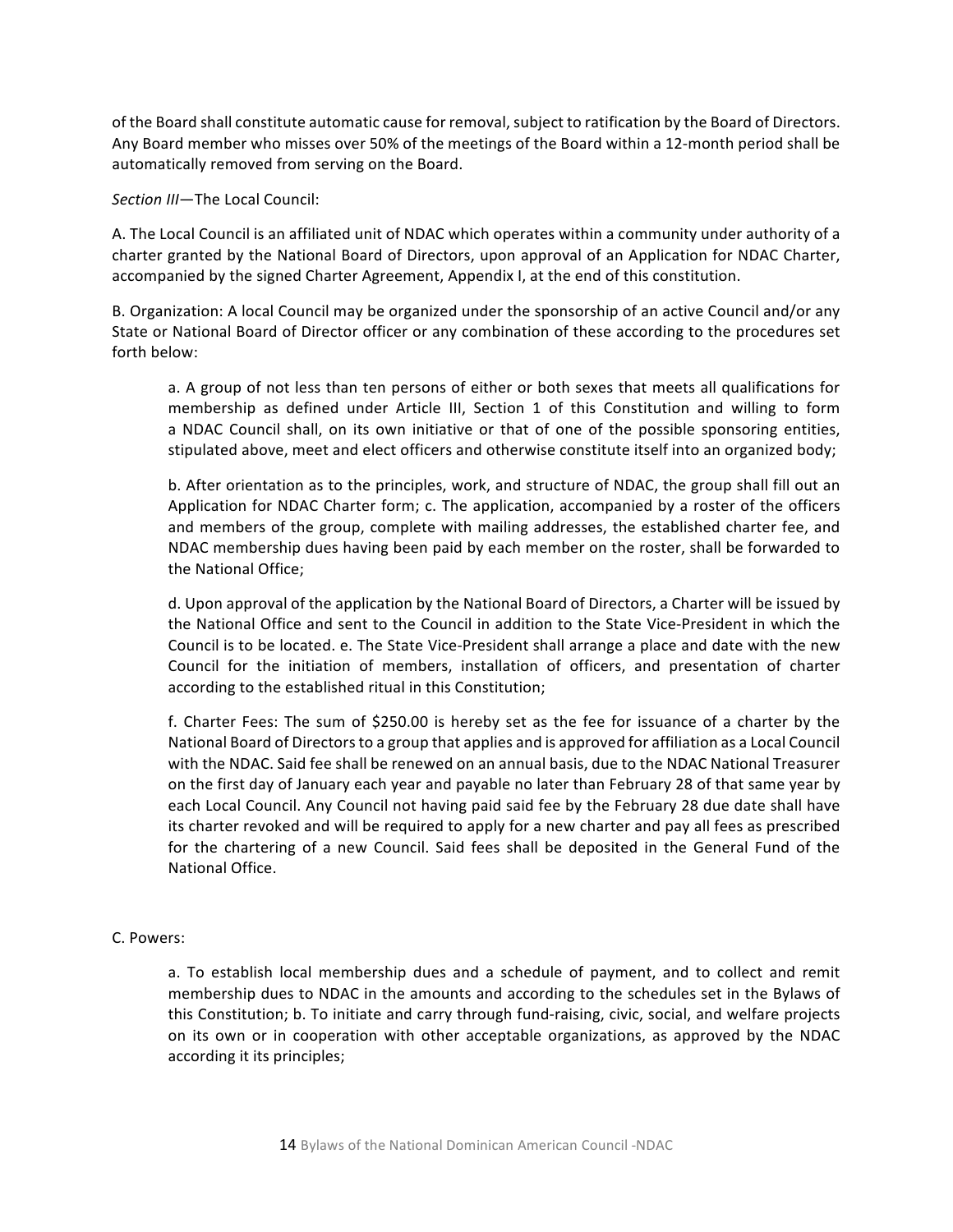c. To organize and supervise Councils of NDAC Youth in line with the procedures and guidelines set forth in this Constitution; d. To suspend and drop from its rolls any member who is in arrears with his or her dues;

e. To suspend or expel from its ranks any member guilty of actions contrary to the best interests of the Council or NDAC in general, as provided in Article V, Section 2, Subsection I. (i) thru (viii);

f. To impeach and remove from office any of its officers guilty of the causes enumerated in Article V, Section 2, Subsection I. (i) thru (viii);

g. To elect and certify delegates and alternates to State and National Conventions in such numbers and according to procedures as set forth in the Bylaws. h. To name Honorary Members as per Article III, Section 4 and Council Associates as per Article IV, Section 3;

#### D. Limitations:

a. A Local Council may not assume the authority to speak or act for the NDAC in matters of national scope involving National NDAC policies unless authorized by the National Board of Directors; b. In no instance may a Local Council bind NDAC in any matter except with the consent of the National Board of Directors;

#### E. Responsibilities:

a. To hold regularly scheduled meetings but in no case less than one each month;

b. To prepare and submit quarterly membership, financial, and activity reports to the National Office; 

c. To pay Council fee and special assessments within the specified time as voted by the National Assembly; 

d. To promote the growth of its membership and the scope of its activities and to comply with the provisions of the National Constitution and Bylaws, adopted resolutions, policies, and customs and those of subordinate units of the NDAC, including its own.

#### F. Meetings:

a. A Local Council shall establish a regular schedule of meetings during its first meeting following the election of officers, and notify all of its members;

b. Meetings shall be conducted according to the established Ritual and Order of Business in the Bylaws, and *Robert's Rules of Order, Revised,* and it shall apply in all matters and situations not covered by the National Constitution and Bylaws, resolutions, policies or accepted custom.

c. Quorum: One third (1/3) of the Active Members shall comprise a quorum to transact all business before the Council at a regular or special meeting.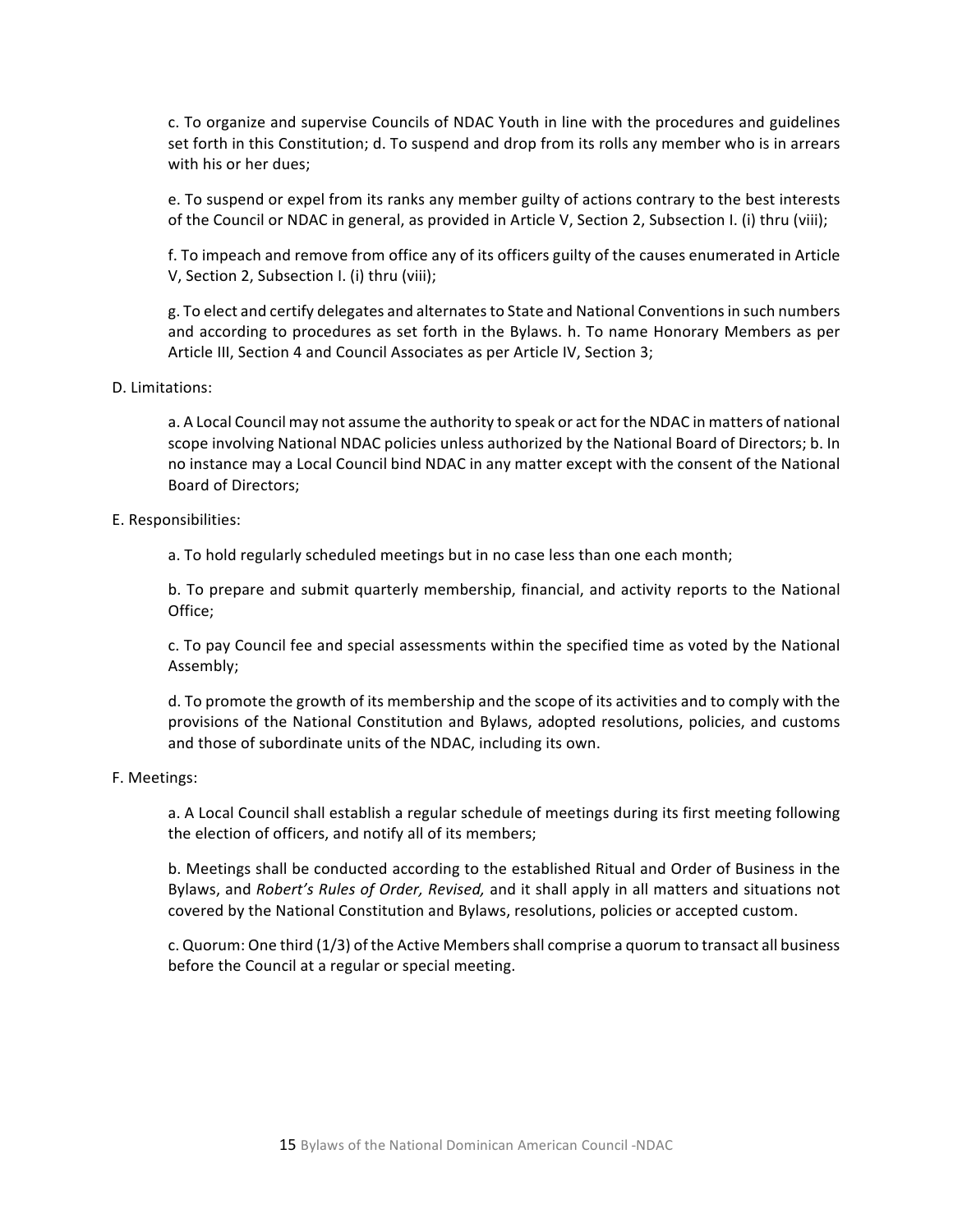G. Elective Officers: 

A. Director; B. Secretary; C. Treasurer;

H. Qualifications:

a. Be twenty-one years of age or older and must have been a member in good standing for at least one year. The one-year rule will be waived for Councils which have been chartered for less than one year;

b. Be of good moral character and possess some administrative ability necessary for the discharge of his or her duties

I. Election or Appointment:

a. All elective officers shall be elected by a majority vote of the Council during the assigned month, at such date as may be set. Notice of elections, giving the place, hour and date, shall be given to members fifteen days prior;

b. Voting shall be by a show of hands, roll call or secret ballot;

c. All appointments of the President and or the Chairman must be approved by a majority of the membership present at the time;

d. All vacancies occurring in elective offices shall be filled through special elections provided notice of such election is given at least two weeks in advance to all members. Special elections shall follow the same procedure as set in Subsections b. & c. above;

e. Installation of officers may be held immediately following the elections or postponed for a period of time not to exceed two weeks.

J. Tenure of Office: All terms of office of Local Council Officers and any limitation thereto shall be in keeping with the provisions set in Article VIII, Section 6, except that all situations are limited to the Local Council scope and all references to appointed officers shall not apply since all offices of the Local Council are elective with the exception of Council Committees.

K. Impeachment and/or Removal of Local Council Officers: Procedures for the Impeachment and/or Removal of Council Officers, shall follow those set forth in Article V, Section 2, Subsection I. (i) thru (viii).

L. Duties and Responsibilities of Council Officers: The duties and responsibilities of all Council Officers shall be those set forth in the NDAC Constitution.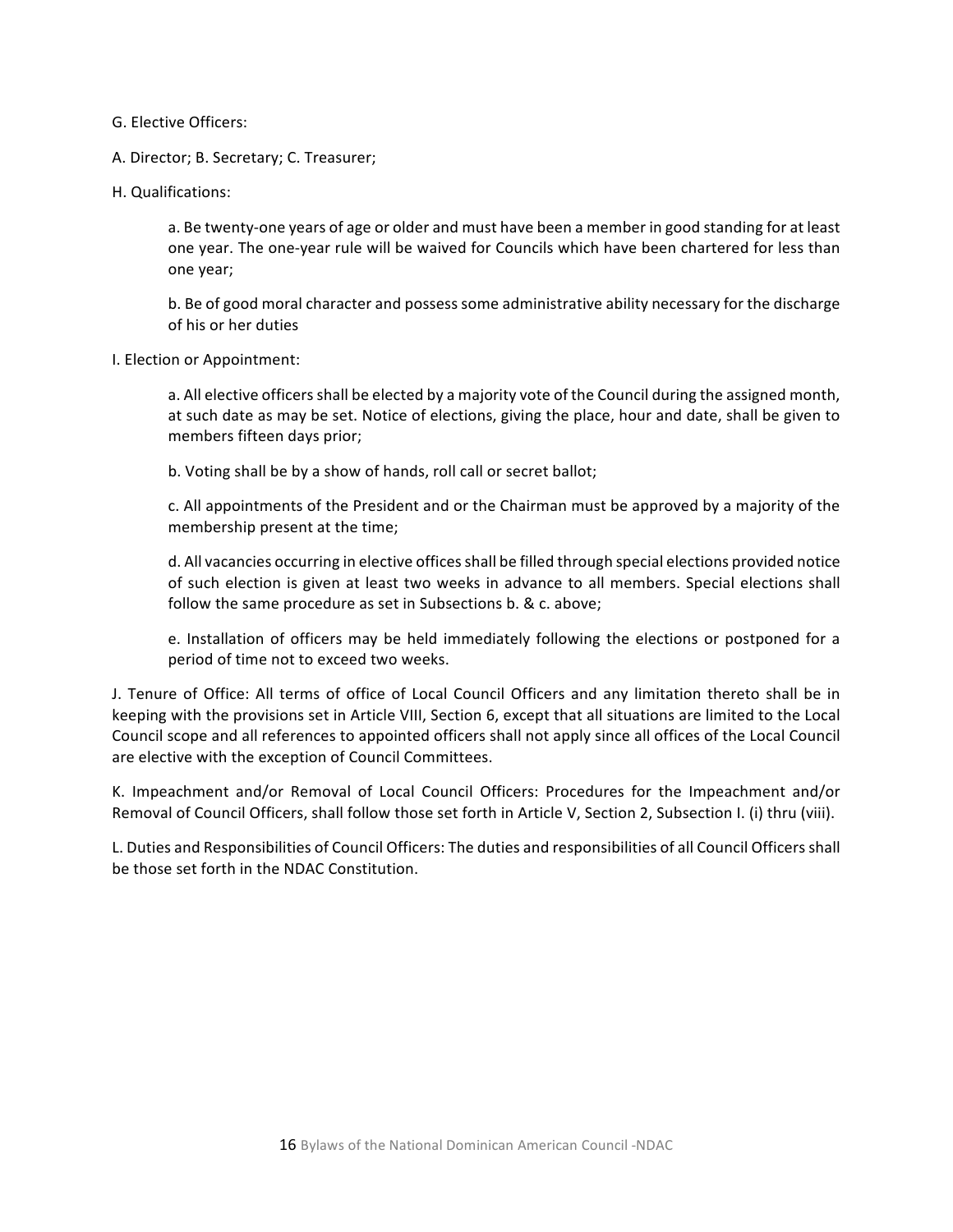#### **ARTICLE VI Committees**

*Section I*— Executive Committee.

A. Designation. The Board of Directors may, by resolution passed by a majority of the directors in office, designate an Executive Committee, such committee to consist of five or more of the directors of the Corporation. The Board of Directors may, at any time, remove any member of the committee with or without cause and may designate one or more directors as alternate members of the committee, who may replace any absent or disqualified member at any meeting of the committee. In the event the Board of Directors has not designated a chair, the committee shall appoint one of its own number as chair, who shall preside at all meetings, and may also appoint a secretary (who need not be a member of the committee) who shall keep its records and who shall hold office at the pleasure of the committee.

B. Powers and Authority: Executive Committee, to the extent provided by resolution of the Board of Directors, shall have and may exercise all the powers and authority of the Board of Directors in the management of the business and affairs of the Corporation, provided that the designation of any such committee and the delegation thereto of authority shall not operate to relieve the Board of Directors, or any member thereof, of any responsibility imposed upon the Board or any director by law. No such committee shall have such power or authority in reference to amending the Articles of Incorporation, adopting an agreement of merger or consolidation, recommending to the members the sale, lease or exchange of all or substantially all of the Corporation's property and assets, recommending to the members a dissolution of the Corporation or a revocation of a dissolution, or amending these bylaws.

*Section* II- Additional Committees. The Board of Directors then in office shall designate one or more committees in addition to the Executive Committee, which shall consist of two or more of the directors of the Corporation. The Board may designate one or more directors as alternate members of any committee, who may replace any absent or disqualified member at any meeting of the committee. Any such committee shall have and may exercise such powers and authority of the Board of Directors as provided in the resolution of the Board of Directors creating the committee, provided that the powers and authority of any such committee shall not exceed those that may be exercised by an Executive Committee.

A. Meetings: Regular meetings of all committees may be held without notice of the time, place, or purposes thereof and shall be held at such times and places (or by telephone) as each committee may from time to time determine in advance.

B. Special Meetings: Special meetings of all committees may be held upon 48-hour notice of the time, place, and purposes thereof. Until otherwise ordered by the committee, special meetings shall be held at any time and place (or by telephone) at the call of the chair.

C. Actions at Regular and Special Committee Meetings: Minutes; Actions Without a Meeting. At any regular or special meeting such committee may exercise any or all of its powers, and any business which shall come before any regular or special meeting may be transacted thereat, provided a majority of all of the members of the committee is present. The affirmative vote of a majority of the members of the committee present (in person or by telephone) at a meeting of the committee at which a quorum is present shall be necessary to take any action. Each committee shall keep regular minutes of its proceedings and distribute a copy thereof to the Secretary of the Corporation, who shall in turn distribute it to the other directors, after each committee meeting. Any authorized action by the committee may be taken without a meeting if all members of the committee consent thereto in writing (by mail, facsimile or e-mail) and the writing or writings are filed with the minutes of proceedings of the committee.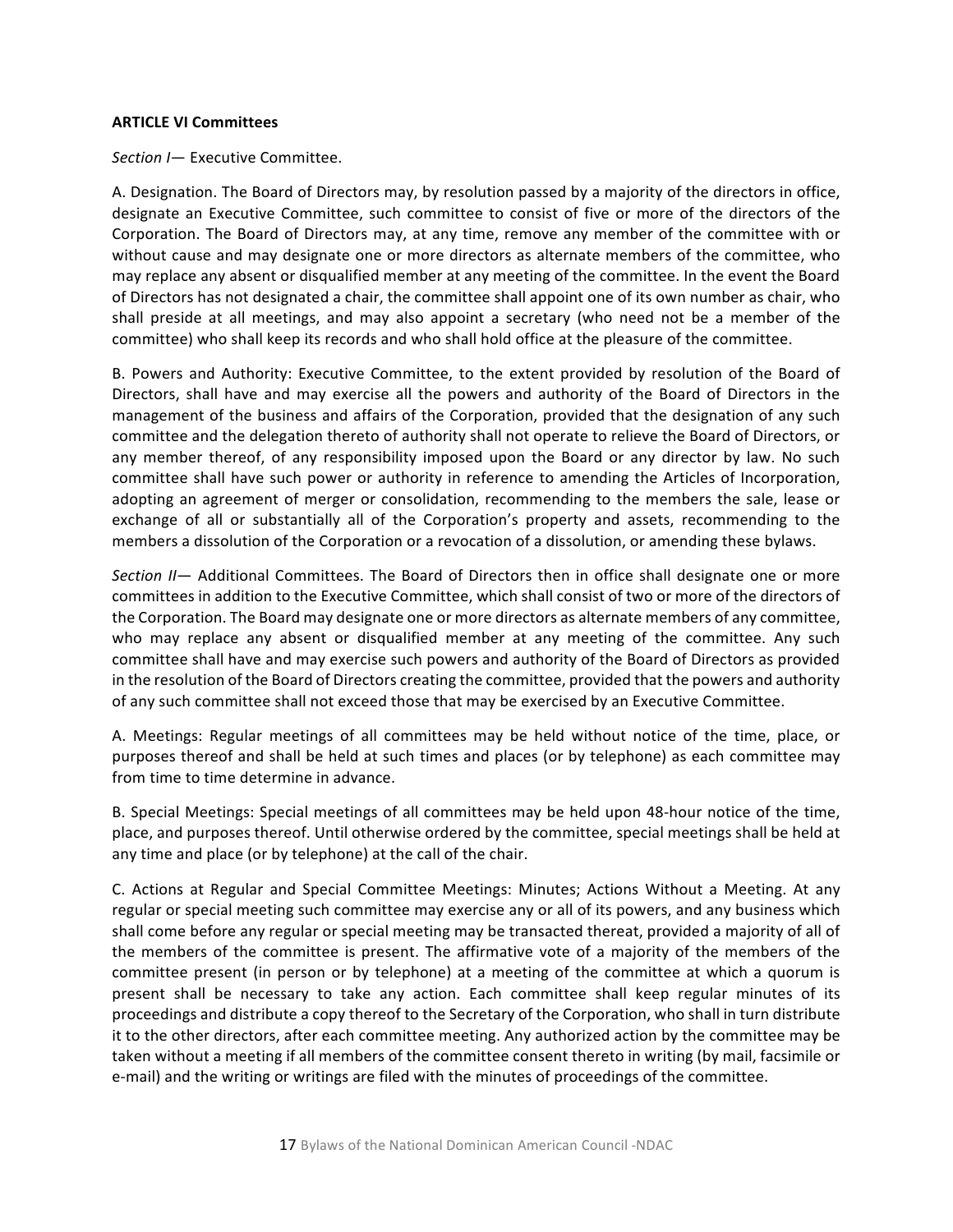*Section III* — National Committees:

A. In the interest of expanding the scope of work of NDAC or of emphasizing certain areas of need, such as health, education, citizenship, governmental affairs, leadership training, membership growth, etc., the National President and or the Chair may establish those committees of national scope that are needed with the approval of the National Board of Directors or the National Executive Committee;

B. The size, scope of activity and authority, composition, purpose and tenure shall be defined in writing by the National Board of Directors or the National Executive Committee;

C. Such committees shall function for the duration of the administration that names them or for less time as situation may dictate. Said committees may be continued by a new administration but in each case the appointments must be made anew by the incoming administration;

D. Members of these committees shall not be considered part of the National Board of Directors or the National Executive Committee however, members of the National Board of Directors or the National Executive Committee, may be named to the committees.

# **ARTICLE VII Meeting Board of Directors**

*Section* I — Annual Meeting. After each annual meeting of the members or special meeting held in lieu thereof, the newly appointed Board of Directors, if a quorum is present, shall hold an annual meeting at the same place for the purpose of transacting any other business. If, for any reason, the annual meeting is not held at such time, a special meeting for such purpose shall be held as soon thereafter as practicable.

*Section II*— Regular Meetings: Regular meetings of the Board of Directors for the transaction of any business may be held without notice of the time, place or purposes thereof and shall be held at such times and places as may be determined in advance by the Board of Directors.

Section III— Special Meetings: Special meetings of the Board of Directors may be held at any time and place upon call by the President or by a majority of the directors constituting a quorum. Reasonable written (including by facsimile transmission or electronic mail) notice thereof shall be given by the person or persons calling the meeting, no later than 72 hours before the special meeting.

*Section IV*— Telephonic Meetings Permitted: Members of the Board of Directors, or any committee designated in these bylaws or by the Board, may participate in a meeting of such Board or committee by means of conference telephone or similar communications equipment by means of which all persons participating in the meeting can hear each other, and such participation shall constitute presence in person at such meeting.

*Section V*— Quorum: Except as otherwise required by law, these bylaws or the articles of incorporation, at all meetings of the Board of Directors, fifty-one percent of the active\* number of directors shall constitute a quorum for the transaction of business, and the act of a majority of the directors present at any meeting at which there is a quorum shall be the act of the Board of Directors. If a quorum shall not be present at any meeting of the Board of Directors, the directors present thereat may adjourn the meeting from time to time without notice other than announcement at the meeting until a quorum shall be present.

*Section VI*— Proxies: Directors shall not vote by proxy.

*Section VII*— Compensation: The directors of the Corporation shall receive no compensation, provided, however, that in the appropriate circumstances, as determined by a two-third vote of the directors then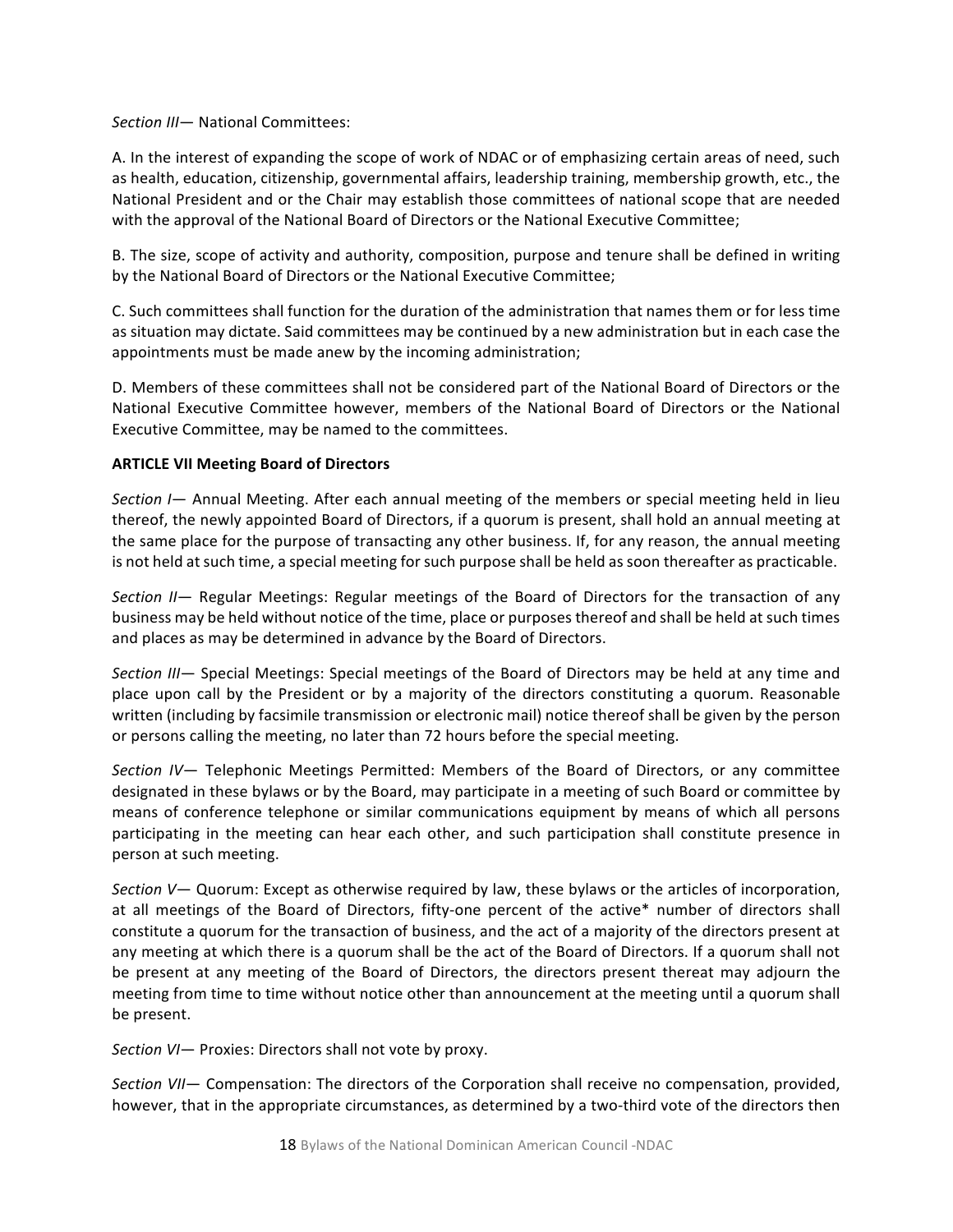in office, the Corporation may reimburse the reasonable NDAC travel expenses incurred by a director to travel to and from any meeting of the directors, the annual membership meeting, or any meeting of a committee of the Board of Directors.

Section VIII— Action of Board of Directors and Committees Without Meeting: Unless otherwise restricted by the Articles of Incorporation or these bylaws, any action required or permitted to be taken at any meeting of the Board of Directors or of any committee thereof may be taken without a meeting if all members of the Board or the committee, as the case may be, consent thereto in writing (via mail, facsimile or electronic mail) and the writing or writings are filed with the minutes of proceedings of the Board or the committee.

\*An active board member, is one in good standing, who is not on an authorized leave of absence by the President.

# **ARTICLE VIII Executive Director**

Section *I*— Executive Director. The Board of Directors may select an Executive Director of the Corporation. The Executive Director shall not be a voting member of the Board of Directors or the Executive Committee. The Executive Director shall, subject to the supervision of the Board of Directors, implement the policies and programs of the Corporation in accordance with policies adopted from time to time by the Board of Directors, the Articles of Incorporation and these bylaws. The Executive Director may sign, with any other proper officer, any deeds, mortgages, bonds, contracts or other instruments which may be lawfully executed on behalf of the Corporation except where required or permitted by law to be otherwise signed and executed, and except where the signing and execution thereof shall be delegated by the Board of Directors to another officer or agent. In general, the Executive Director shall perform all duties incident to the office of the Executive Director and such other duties as the Board of Directors may from time to time prescribe. The Executive Director shall attend each meeting of the members of the Corporation and the Board of Directors, unless the Executive Director is instructed not to attend by the Board of Directors

Section II- Compensation. The Officers of the Corporation shall not receive compensation. The Board of Directors is authorized to determine, to provide the method of determining, or to empower the Executive Committee to determine, the compensation of the Executive Director, if any is elected.

*Section III*—. Any officer, if so required by the Board of Directors, shall furnish a fidelity bond in such sum and with such security as the Board of Directors may require.

#### **ARTICLE IX Advisory Council**

*Section* I — Appointment. At its discretion, the Board of Directors may from time to time appoint up to fifteen individuals as advisors to the Corporation. The group of individuals so appointed shall constitute the Corporation's Advisory Council. Members of the Advisory Council shall be selected based on their prominence, leadership within the public sector, private sector or non-profit sector, commitment to the goals of the Corporation, financial and other support of the Corporation, and such other criteria as the Board of Directors may develop from time to time. The Board of Directors shall endeavor to ensure that both genders are fairly represented among the members of the Advisory Council, and that the Council's composition is geographically and occupationally diverse.

*Section II*—. Tenure and Compensation. The members of the Advisory Council shall serve two year terms, subject to resignation or to removal by a majority of all the directors in office. The members of the Advisory Council shall receive no compensation for their service.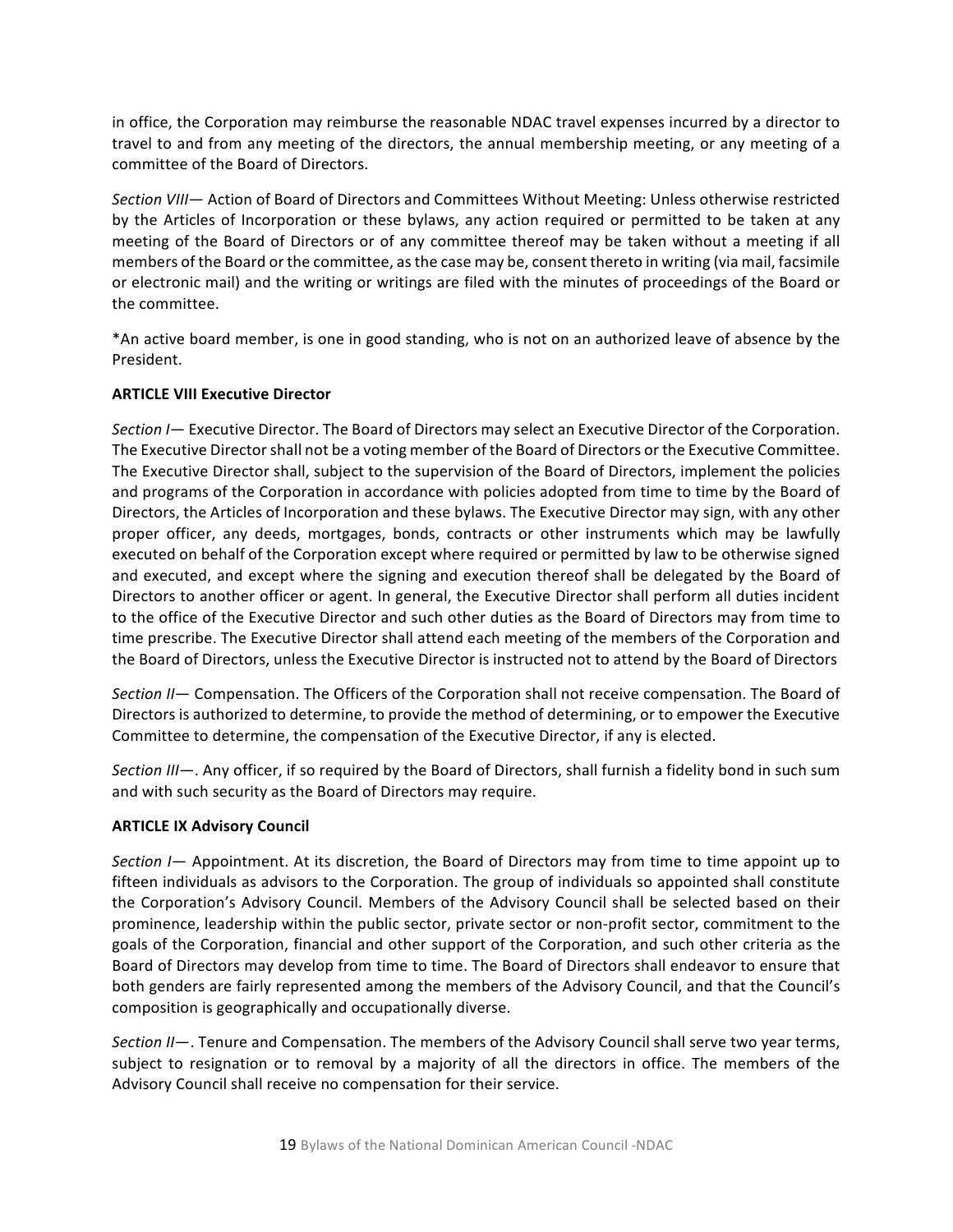# **ARTICLE X Miscellaneous**

*Section* I-No Loans to Directors and Officers. The Corporation shall not make any loans to its directors and officers.

*Section* II—Seal. In the discretion of the Board of Directors, the Corporation may have a seal which shall have inscribed thereon the name of the Corporation and the words "Corporate Seal." The seal may be used by causing it or a facsimile thereof to be impressed or affixed or otherwise reproduced.

*Section III*—Books. The books of the Corporation may be kept (subject to any provision contained in the District of Columbia Nonprofit Corporation Act) within or without the District of Columbia at such place or places as may be designated from time to time by the Board of Directors. Pursuant to a written request, any member in good standing may review the books of the Corporation at the corporate headquarters or at such other location as may be determined by the Board. Pursuant to a written request, any member in good standing shall receive a copy of the Corporation's quarterly or annual financial reports.

Section IV—Fiscal Year. The fiscal year of the Corporation shall be as determined by the Board of Directors.

*Section V*—Facsimiles. Any copy, facsimile telecommunication or other reliable reproduction of a writing, transmission or signature, including electronic mail, may be substituted or used in lieu of the original writing, transmission or signature for any and all purposes for which the original writing, transmission or signature could be used, provided that such copy, facsimile telecommunication or other reproduction shall be a complete reproduction of the entire original writing, transmission or signature, as the case may be.

Section VI—Amendment of Bylaws. These bylaws may be changed, altered, amended or repealed, and new bylaws made, by a majority of the entire Board of Directors. Members of the corporation in good standing and with voting rights may make recommendations to the Board of Directors to change, alter, amend or repeal any article (s) or section (s) of the Bylaws subject to such restrictions as may be set in these Bylaws. The affirmative vote of at least two-thirds of the entire Board or members having at least 66% of the votes entitled to be cast, voting as a single class, shall be required to alter, amend, adopt any provision inconsistent with or repeal any part of these Bylaws

#### Section  $VII$ —NDAC News:

A. NDAC NEWS shall be the title of the official publication of the NDAC and shall be printed and mailed to each active member and associate free of charge. The Magazine shall be available for sale to the general public;

B. NDAC NEWS shall contain new items and pictures of NDAC activities from all levels of the League, news items of national and international scope which are of interest and concern to the organization. NDAC announcements, convention proclamations, National Convention and National Board of Directors minutes of meetings, editorials, resolutions and constitutional amendments, obituaries, and other items for the information and enjoyment of the readers;

C. NDAC NEWS may not be used by any group or individual within or outside the organization for the propagandizing of political candidates, platforms or partisan political views in any form, including paid political advertisements;

D. NDAC NEWS shall be published by the National Office. Section 12- National Office: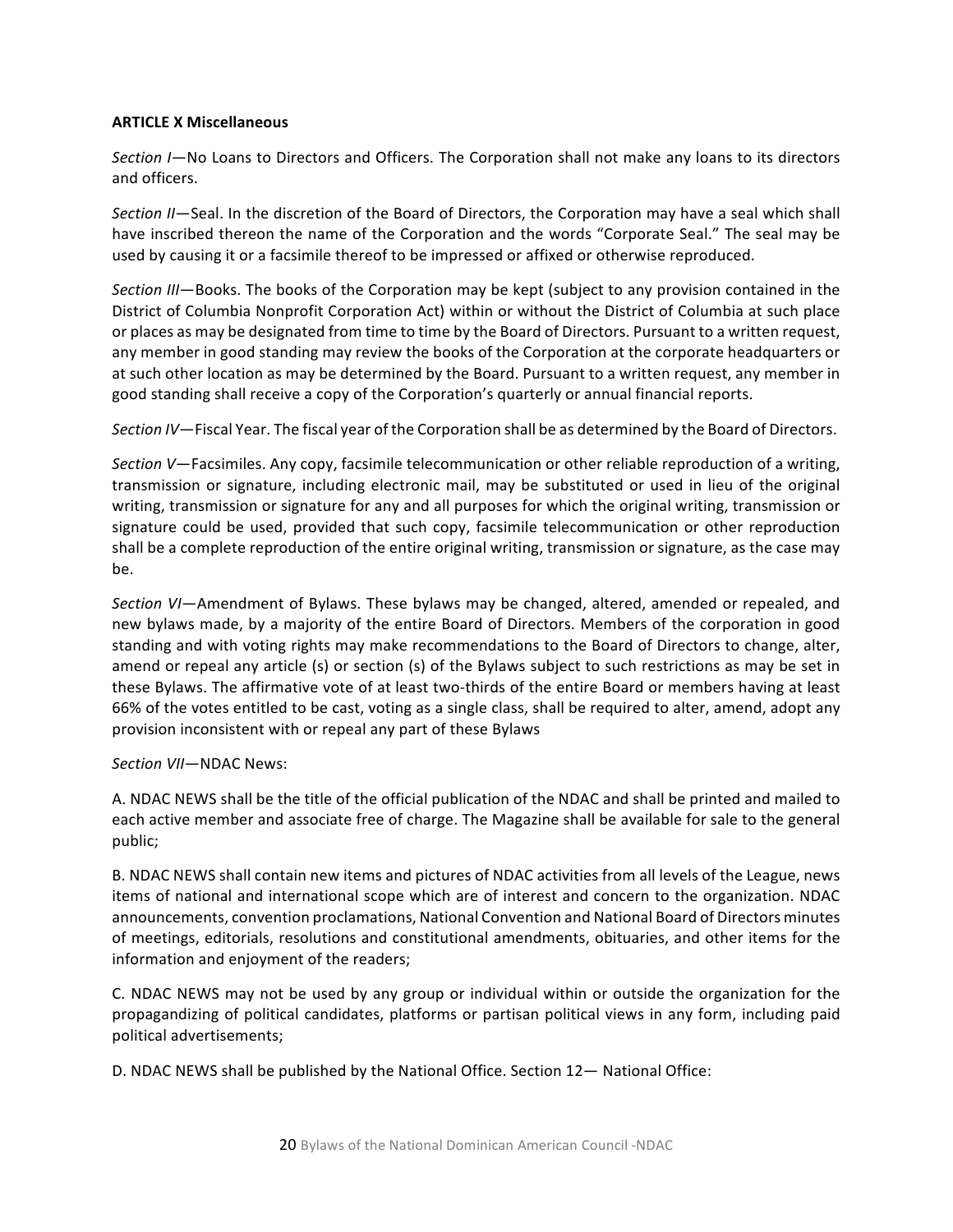*Section VIII*—NDAC Headquarters: A permanent National Office shall be established and maintained in Washington D.C. or as determined by the National Assembly, as the principal office of NDAC;

A. The National President may establish any other subsidiary office(s) with the concurrence of the National Executive Committee;

B. All current and permanent records of NDAC shall be available to any member of the National Board of Directors during normal business hours at any time;

C. The National staff shall be under the management of an Executive Director, who shall be hired as permanent staff of NDAC and retained or terminated based on performance, and any other cause as concluded by the Executive Committee. The Executive Director shall be hired by and accountable to the National President and the National Executive Committee. The Executive Committee shall be responsible for establishing a job description, conducting a search, recommending a candidate to the National Executive Committee, developing a recommended salary and contract terms, periodically evaluating the Executive Director, and addressing any personnel issues which may arise related to the Executive Director, including recommending termination based on non-performance.

D. The Executive Director shall be responsible for directing the day-to-day administration and operations of the organization, and for hiring and supervising all other national staff, including the Financial Manager. The Executive Director must remain neutral in the political and policy aspects of NDAC internal and external business, such as the election of officers and the selection of convention sites.

E. The housing and furnishing of the National Office shall be determined by the National Board of Directors and National President, according to the needs and the budgetary provisions.

# *Section IX*—Litigation

A. Whenever any legal action or proceeding is initiated by or against any NDAC council, council agrees to cooperate with NDAC to protect the organization's name and interests and to protect NDAC from the unauthorized use by anyone or any party litigant who does not have authority from NDAC to make use of the name in any legal action or proceeding. Council shall notify the NDAC National Office promptly after it initiates any legal action or after it receives notice through legal service of process that NDAC is named as a party defendant. In either case, Council will submit a copy of the pleadings setting out the names of the parties, the cause number, the name of the court wherein the case lies, and the details of the case or controversy;

B. Council agrees to maintain the high standards of NDAC in its use of the organization's name whenever it initiates any legal proceeding; C. Council shall not be required to bring any legal action or proceeding to prevent the unauthorized use of the organization's name in any legal action or proceeding. The National Office assumes all responsibility for preventing the unauthorized use of the organization's name in any legal action or proceeding.

Section X- Conflict of Interest Disclosure and Confidentiality Agreement: All members of the National Board of Directors shall agree and sign the Conflict of Interest Disclosure and Confidentiality Statement, Appendix II, at the end of this constitution. Any member of the National Board who, as indicated in the Conflict of Interest Disclosure and Confidentiality Statement, has a financial, or official interest in, or conflict (or appearance of a conflict) with any matter pending before the Board, of such nature that it prevents or may prevent that member from acting on the matter in an impartial manner, will offer to the Board to voluntarily excuse him/herself and will vacate his seat and refrain from discussion and voting on said item.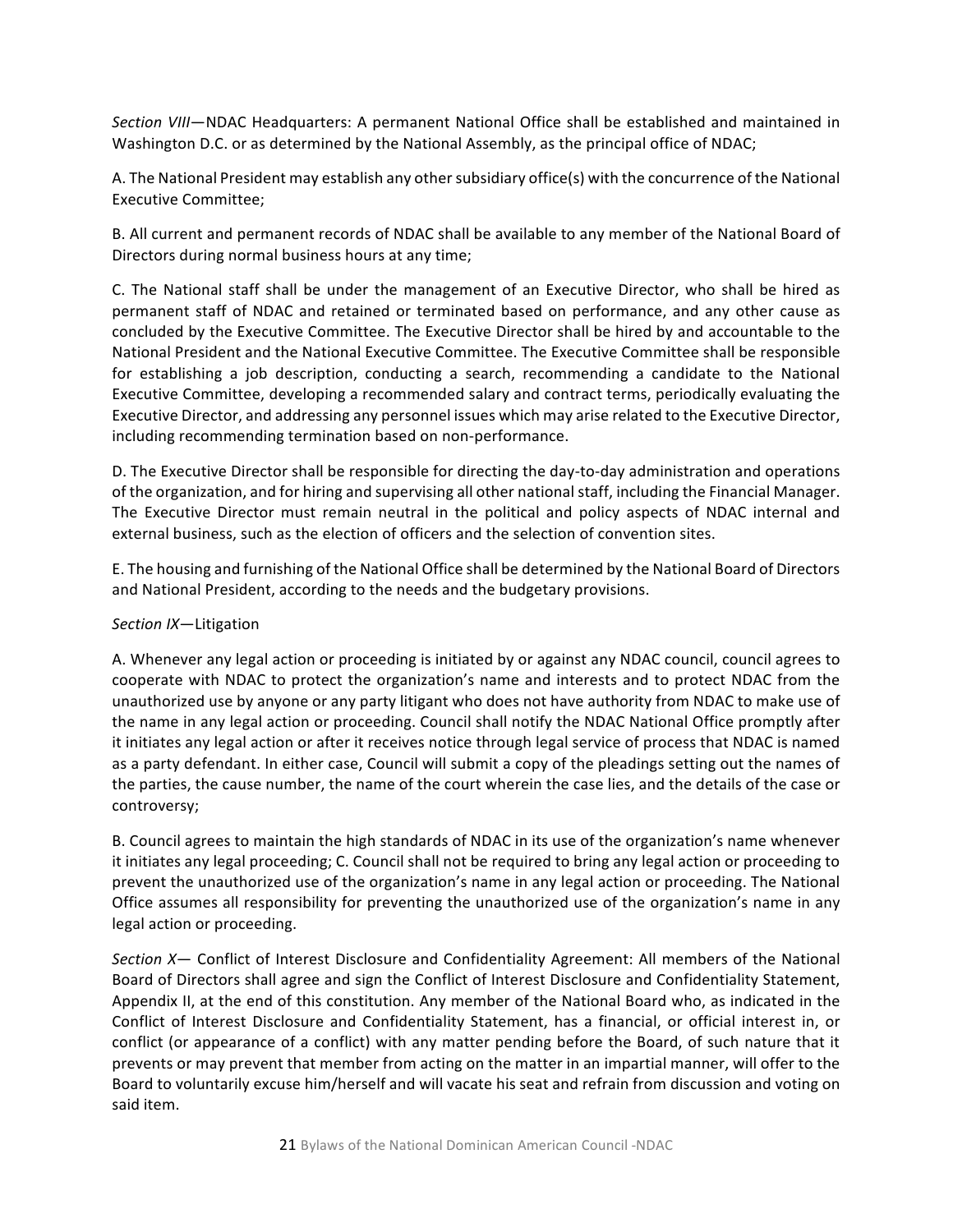*Section XI*— Amendments: The constitution may be amended by a two- third vote of the active National Board of Directors present at any meeting, provided a quorum is present and provide a copy of the proposed amendment(s) are furnished to each Board member at least one week prior to said meeting.

# **ARTICLE XI Financial Provisions**

# Section *I*—Revenue Sources:

A. Membership Dues: All Active Members shall be subject to National and Local Council membership dues in such amounts as set forth in Article V, Section 12, with the exception of Lifetime, Honorary, distinguished and Senior Members who are exempt from National dues, as set in Article III, Section 3,4,5 and 6. All monies from membership dues shall be deposited to the General Operations Account of NDAC.

# B. Assessments:

a. The National or State Assemblies or the National Board of Directors or the State Executive Boards may assess the Boards or membership within their respective administrative areas for amounts necessary to carry out previously specified and approved projects;

b. Local Councils may assess their membership for local purposes; c. All assessments at whatever level must be approved in writing by a two-thirds  $(2/3)$  vote of the body or in the case of Council action, by a two-thirds vote of the membership at a regular meeting; d. All monies from assessments shall be used only for the purposes specified. Unused funds from assessments shall be deposited in a Special Projects Account of the administrative entity; e. The power to assess shall be limited to one assessment per NDAC division per year, depending on the merit of the proposed project but in no instance may two divisions make simultaneous assessments or assess for the same project.

C. Donations: All donations by individuals or institutions shall be made to the NDAC unless the donor indicates a specific division of the NDAC as a recipient, or unless the donor specifies a specific purpose for the donation. Councils, state offices, the National Office, NDAC Foundation and any other division of the NDAC can receive donations intended by the donor to qualify for tax exemption, if they are qualified to receive such tax-deductible contributions.

D. Endowments: All endowments made to NDAC or to any of its subordinate divisions, shall be guided by the provisions in Subsection E, above.

E. Sales: NDAC as such or through its subordinate divisions may derive monies from the sale of items such as pins, emblems, decals, and similar items that it may develop from time to time for such purpose.

F. Other Sources of Funds: The administrative divisions of the NDAC may carry through such projects as bingos, dances, raffles, dinners, and the like for the purpose or raising funds for general operation expenses or specific projects. Strict accounting shall be made of these funds to Councils or members, as the case may determine.

G. Use fees and assessment for the use of NDAC name, logos, and reputation from independent corporate NDAC satellites as required by rules and regulations to be promulgated by NDAC National Board of Directors.

H. The fiscal year of NDAC shall be from January 1 to December 31.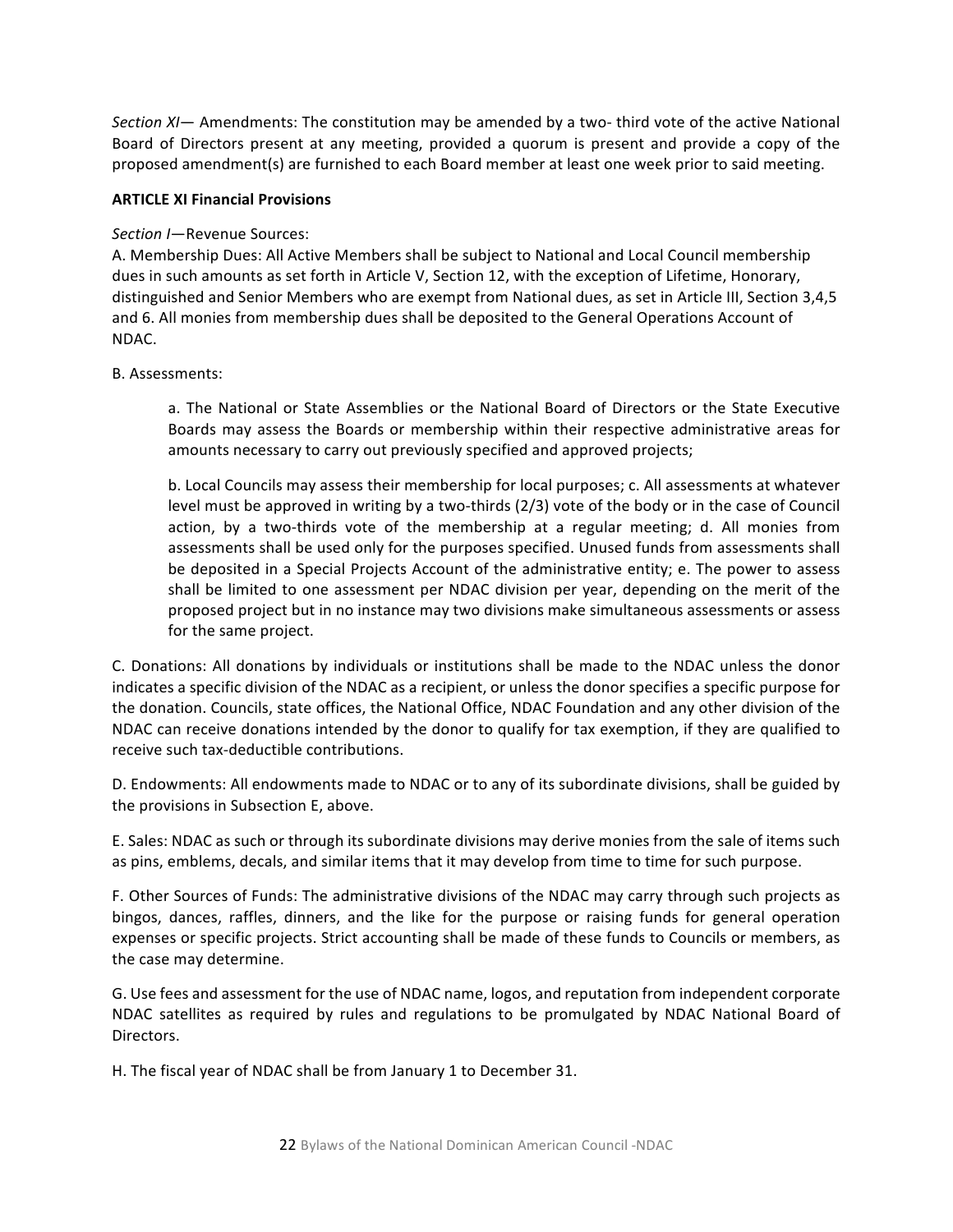#### *Section II*—Budgets:

A. The National Treasurer, in consultation with the National President, shall prepare and propose an annual budget to the National Board of Directors during the October board meeting.

B. The budget shall be based on anticipated income from all sources, including balances from the previous administration and its anticipated expenditures shall adhere to expected income.

C. Designated funds for special projects, whether current or carried over from past administrations at any level, shall not be considered as revenue for ordinary operations of any administrative division even though they shall be a category of the budget.

D. The Annual Budget may be approved as proposed or as amended by majority vote of the National Board of Directors.

E. The National Treasurer is required to present a financial report at each meeting of the National Executive Committee and the National Board of Directors. The report must include current, accumulated, and projected expenditures by budget item.

F. The National Board of Directors may authorize reallocation of funds among budget items at the request of the President or Treasurer and may increase specific line item allocations upon satisfactory presentation as to availability of funds.

G. The line item allocations in the budget shall not be exceeded except as approved by the National Board of Directors.

H. Any funds secured in excess of budgeted funds and any funds left over at the end of the fiscal year shall be available for allocation during the subsequent annual budget.

I. The State, District, and Local Councils shall adhere in principle to the above budget directives applicable to the National office.

*Section III*—Disbursements:

A. All disbursements of National funds will be made by the National Treasurer upon demand by the National President or some other official specifically authorized by the National President.

B. The request for disbursements shall identify the budget line items which will be credited and shall not exceed the amount budgeted in that category.

C. All expenditures shall be substantiated by vouchers and receipts.

*Section IV*—Audits:

A. The National Treasurer shall cause an annual audit to be made by a Certified Public accountant at the close of each fiscal year.

B. As soon as practical, after the National Convention, the books and financial records shall be turned over to a Certified Public Accountant selected by the National Executive Committee, who will present a report to the National Board of Directors during the October Board meeting.

C. Any discrepancies reported by NDAC retained Certified Public Accountant will be assigned to the National Executive Committee for resolution and/or legal action.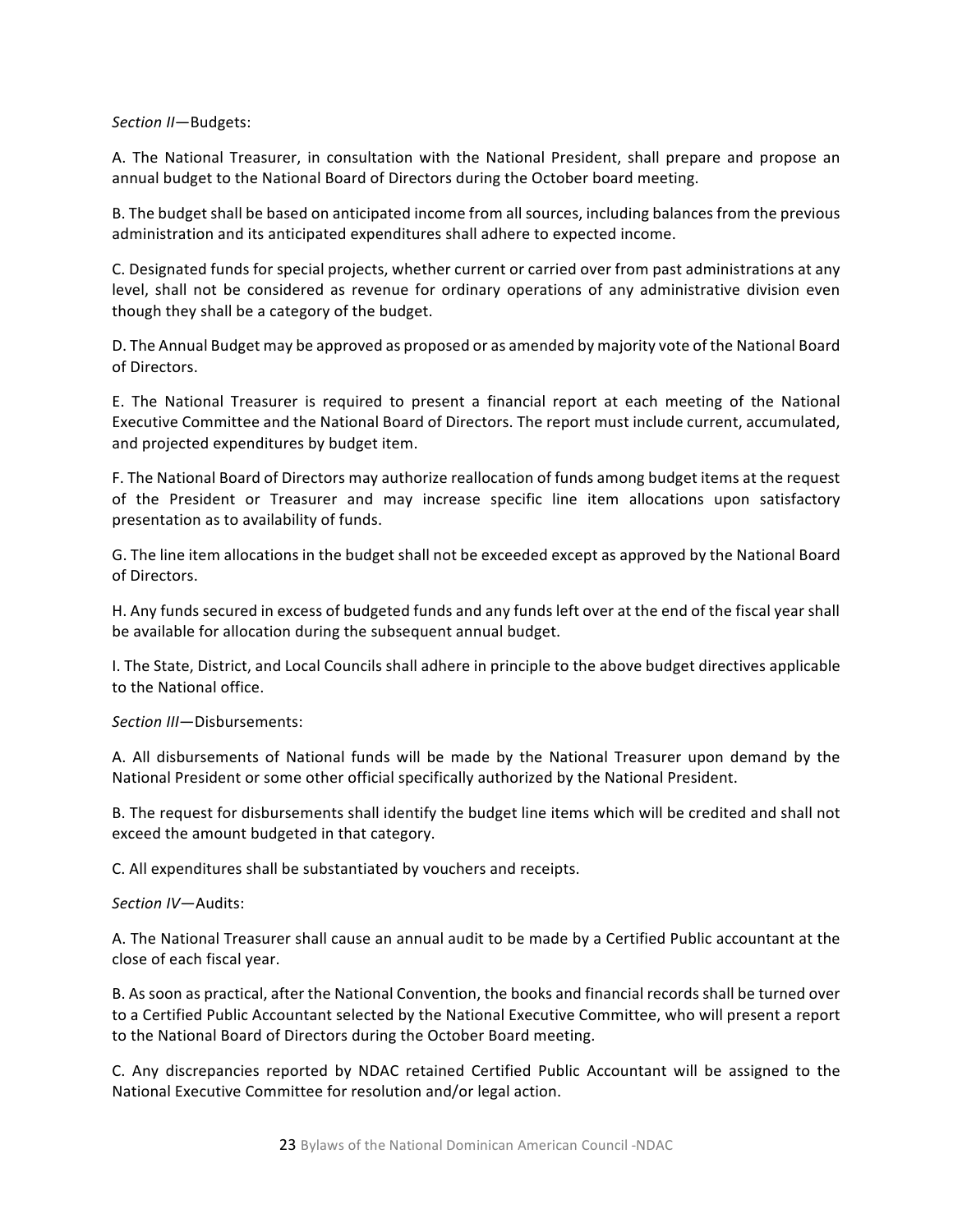#### *Section V*—Dissolution Clause

In the event of the organization being dissolved, the amount that remains after such dissolution and the satisfaction of all debts and liabilities shall be transferred to another organization with similar purposes which is not carried on for the profit or gain of its individual members.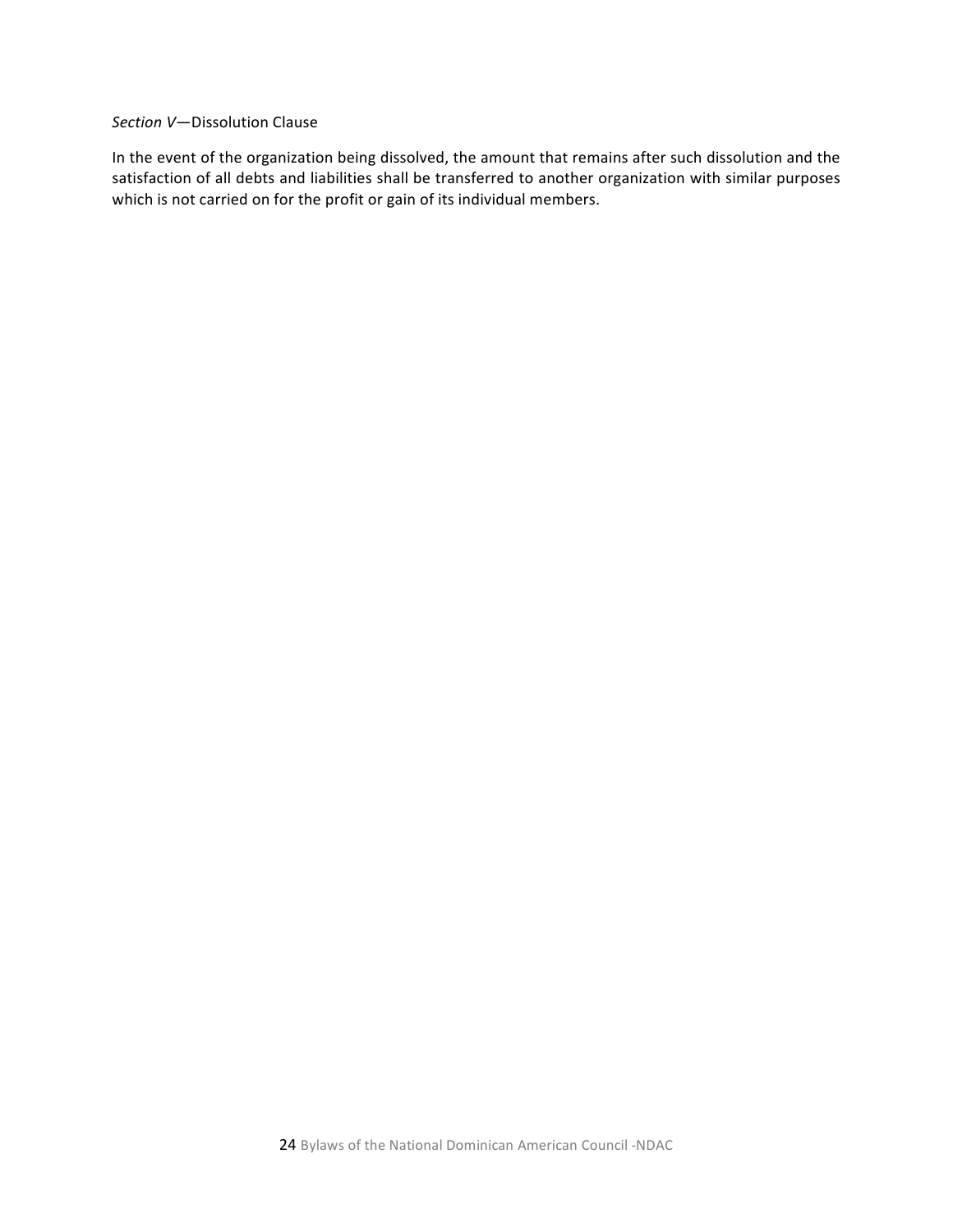#### **ARTICLE XII** The Constitution and Bylaws

*Section I*—Enabling and Repealing Provision:

A. This Constitution and Bylaws shall become the Supreme Law of the NATIONAL DOMINICAN-AMERICAN COUNCIL (NDAC), as approved by the founding NDAC Members at the May 22, 2010 re-structuring retreat.

B. All Constitutional provisions, Bylaws, Resolutions, Policies and Customs in conflict with this Constitution and Bylaws are hereby repealed and/or rescinded.

*Section II*—Amendments: Amendments to this Constitution and/ or Bylaws may be presented at the Annual Convention of the National Assembly by any Council in good standing, and only by a Council. Said presentation shall follow the procedure set below:

A. All amendments must be submitted, in the below format, typewritten via electronic mail or postmarked to the National Office sixty days before the National Convention date which shall be when the National Assembly is scheduled to be convened to be certified and vote.

Council submitting proposed amendment:

\_\_\_\_\_\_\_\_\_\_\_\_\_\_\_\_\_\_\_\_\_\_\_\_\_\_\_\_\_\_\_\_\_\_\_\_\_\_\_\_\_\_\_\_\_\_\_\_\_\_\_\_\_\_\_\_\_\_\_\_\_\_\_\_\_\_\_\_\_\_\_\_\_\_\_\_\_\_\_\_\_\_\_\_

\_\_\_\_\_\_\_\_\_\_\_\_\_\_\_\_\_\_\_\_\_\_\_\_\_\_\_\_\_\_\_\_\_\_\_\_\_\_\_\_\_\_\_\_\_\_\_\_\_\_\_\_\_\_\_\_\_\_\_\_\_\_\_\_\_\_\_\_\_\_\_\_\_\_\_\_\_\_\_\_\_\_\_ 

\_\_\_\_\_\_\_\_\_\_\_\_\_\_\_\_\_\_\_\_\_\_\_\_\_\_\_\_\_\_\_\_\_\_\_\_\_\_\_\_\_\_\_\_\_\_\_\_\_\_\_\_\_\_\_\_\_\_\_\_\_\_\_\_\_\_\_\_\_\_\_\_\_\_\_\_\_\_\_\_\_\_\_\_\_

Article, Section & Subsection to be amended as it currently reads:

Article, Section & Subsection to be amended as it would read after proposed amendment:

Reason for proposed amendment:

B. The Executive Committee will review and decide regarding submission of proposed amendments to the National Assembly. The Council submitting the amendment will be notified of the National Executive Committee within thirty (30) days.

C. Should it be decided that the proposed amendment be submitted to the National Assembly, the Chairperson of the Amendments and Resolutions Committee or the Secretary of NDAC National Board of Directors shall submit it, in writing to the general membership for a vote.

D. A two thirds (2/3) majority vote of the membership at the National Convention is necessary for approval of an amendment. Unanimous decisions are required to override a Presidential veto.

E. No amendment to the Constitution shall be accepted by the National Board of Directors if it is improperly prepared, in conflict with existing provisions, or submitted past the established deadlines. No Constitutional amendments may be offered from the floor at the National Convention, orally or written.

Section IV—Resolutions: Resolutions may be offered at the National Convention following the same procedures established for amendments in Section 2, above.

ADOPTED BY RESOLUTION OF THE BOARD OF DIRECTORS OF THE CORPORATION THIS 22nd DAY OF MAY 22, 2010.

\_\_\_\_\_\_\_\_\_\_\_\_\_\_\_\_\_\_\_\_\_\_\_\_\_\_\_\_\_\_\_\_ Chairperson, Board of Directors

\_\_\_\_\_\_\_\_\_\_\_\_\_\_\_\_\_\_\_\_\_\_\_\_\_\_\_\_\_\_\_\_ National Secretary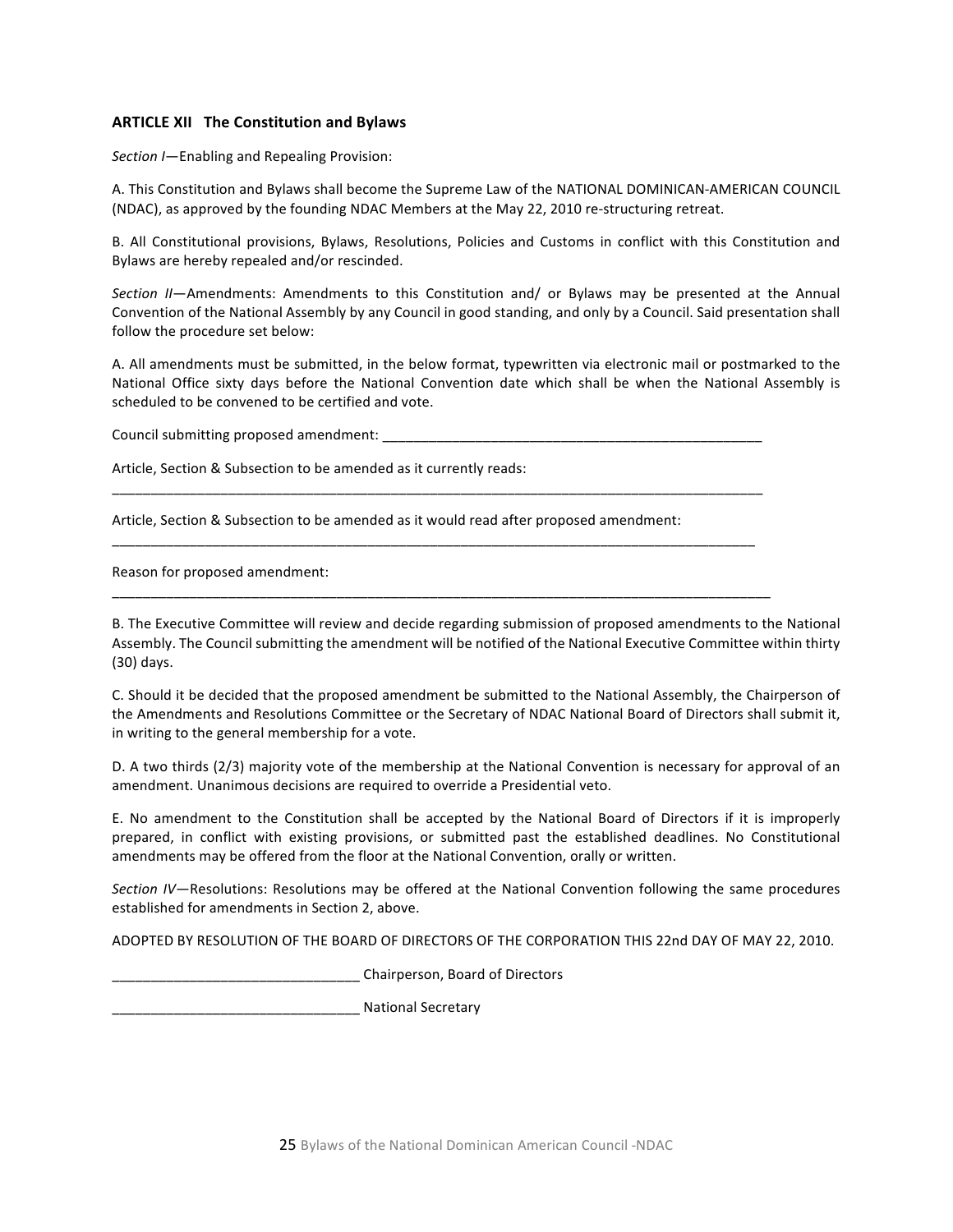#### **APPENDIX I**

#### NATIONAL DOMINICAN-AMERICAN COUNCIL LOCAL COUNCIL AGREEMENT PREFACE

This Agreement becomes effective as of the day of the council and the state of the state of the council NO.  $\_$ (herein referred to as "COUNCIL") and the NATIONAL DOMINICAN- AMERICAN COUNCIL, INC. (herein referred to as "NDAC"), a national organization incorporated as a  $501(c)3$  and registered in Washington D.C. under the US Non-Profit Corporation Act.

WHEREAS, this Agreement creates and is intended to create a network of NDAC Local Councils acting within their own community as chartered and authorized by the NATIONAL DOMINICAN-AMERICAN COUNCIL, Inc., a non-profit corporation acting through its President and National Board of Directors, hereinafter referred to as NDAC NATIONAL BOARD; and

WHEREAS, the purpose of this organization is to provide a vehicle within which to act and work toward the improvement of the quality of life of Dominican-Americans within the United States and Puerto Rico; and

WHEREAS, equality of opportunity and citizenship may best be achieved through the various programs and services that are offered through duly chartered and authorized NDAC Local Councils; and

WHEREAS, NDAC NATIONAL BOARD owns all rights to the use of the NA TIONAL DOMINICAN-AMERICAN COUNCIL known as NDAC together with all of its logos used and developed since the year 1998 when DOMINICAN-AMERICAN NATIONAL ROUNDTABLE (DANR) came into being; and

WHEREAS, all duly chartered and authorized NDAC Local Councils admit and recognize the legal right of NATIONAL DOMINICAN-AMERICAN COUNCIL to require chartering and adherence to NATIONAL DOMINICAN-AMERICAN COUNCIL; and

WHEREAS, the undersigned Council hereby requests charter membership in NDAC and by doing agrees to adhere to the terms and conditions set forth herein; and

WHEREAS, the Council when chartered and authorized herein, agrees to maintain a corporate ethic of excellence and fully understand that the interests of the corporation are paramount, requiring adherence to conditions and requirements of this agreement and the US Non-Profit Corporation Act; and,

NOW THEREFORE, in consideration of the premises and other good and valuable consideration; the receipt and sufficiency of which are hereby acknowledged, the parties hereto agree as follows:

#### ARTICLE I Purposes and Philosophy

The purposes and philosophy of NDAC are set forth in detail in its Constitution and By-Laws. The Council applying for a Charter pursuant to this Agreement agrees to accept and wholly abide by said rules and principles of purpose and philosophy.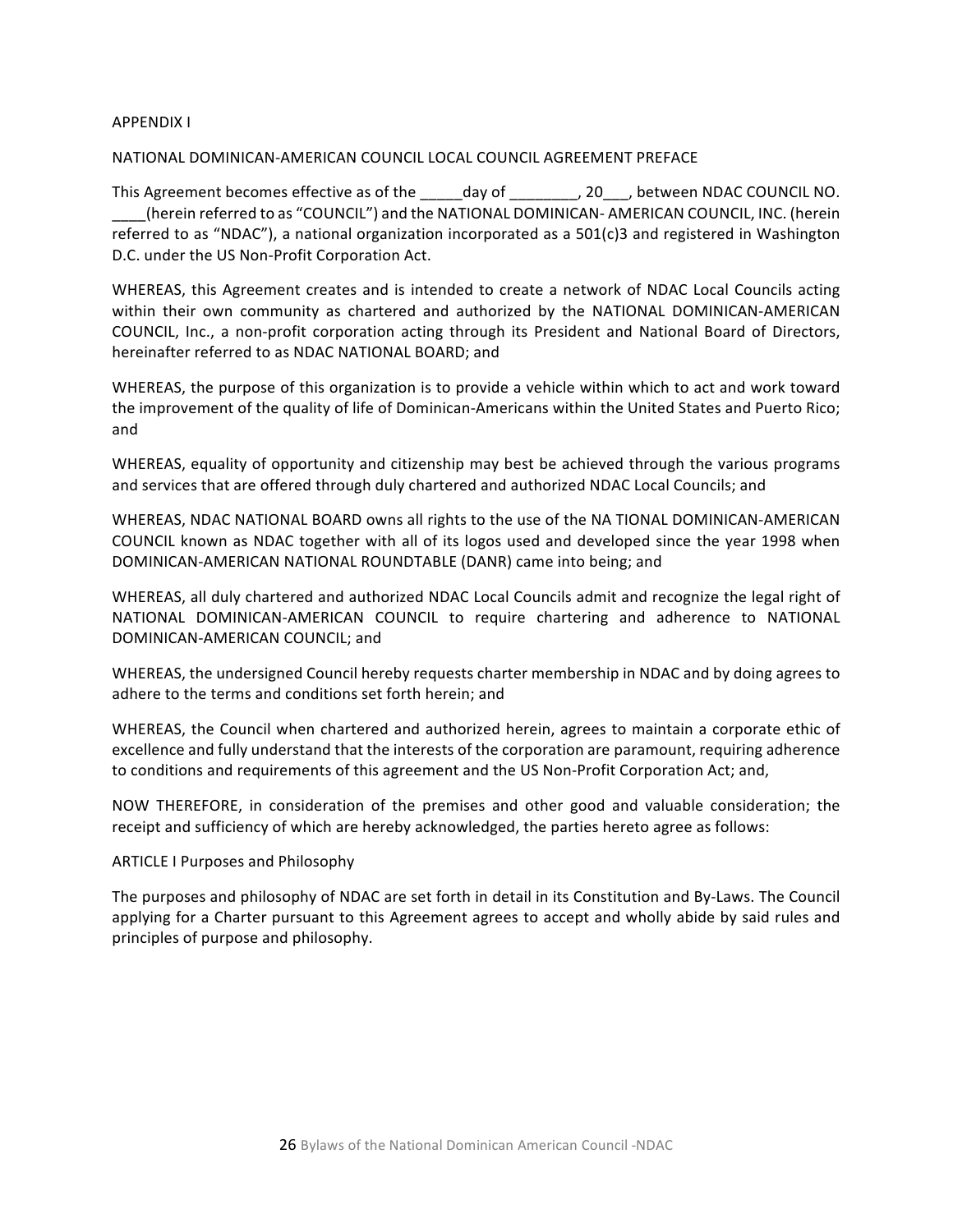#### **ARTICLE II Charter Agreement**

A Council is the basic unit of active membership in NDAC, a national organization. Each Council must and will be identified by a numerical figure issued when the Council is duly chartered by the NDAC National Board of Directors pursuant to the terms and conditions of this charter agreement and the requirements and procedures set forth in the NDAC Constitution and Bylaws. Once duly chartered, the Council shall have all the rights and powers and will be bound by the limitations and responsibilities as set forth in the NDAC Constitution and Bylaws, and this Agreement. This Agreement becomes a binding contract upon its execution by the contracting parties effective on the date stated above and is renewable annually.

# **ARTICLE III Covenants of Chartered Council**

Section A-The Council shall reflect "NDAC" and its assigned number in its name. Council shall be known and shall do business as it is registered with NDAC. The Council shall conspicuously identify itself as a duly chartered Council of NDAC in all dealings with its clients, contractors, public officials, and others, and shall prominently place appropriate notice of its charter membership on all forms, business cards, stationary, advertising, signs and other materials where NDAC membership is disclosed.

Section B-Revenues and Expenses: The Council shall be solely responsible for its revenues and expenses in providing, managing, or otherwise conducting the business affairs of the Council.

Section C-Principles of Operation: The Council shall operate its programs, services, and business activities in keeping with the purposes, philosophy, and standards described in the NDAC Constitution and its By-Laws and this Agreement.

Section D—Record Keeping, Accounting, Reporting Standards: The Council shall open and maintain bank accounts to be used in general operational activities of the Council. These bank accounts shall be subjected to inspection by NDAC and their status must be reported to NDAC on a quarterly basis. The Council shall keep correct, current, and complete books and records of accounts, and shall keep minutes of proceedings of its members, officers, board of directors, and committees having any authority of the Council and shall keep at its office, a record of the names, addresses, and telephone numbers of its members entitled to vote. All book and records of a Council may be inspected by any NDAC member, or his agent or attorney, or NDAC officer for any purpose at any reasonable time.

Section E-Financial Records and Annual Reports: A Council shall maintain current, true and accurate financial records with full and correct entries made with respect to all financial transactions of the Council, including all income and expenditures in accordance with generally accepted accounting principles. Based on these records, the officers of the council or trustees shall prepare an annual report of the financial activity of the council. The financial report is due no later than sixty  $(60)$  days after the close of their accounting period. The report must include a statement of support, revenue, expenses, changes in fund balance, and a balance sheet for all funds. These reports are due in the National office as directed by the National President or National Treasurer. All records, books, and annual reports shall be kept at the council's principal office and shall be maintained for a least three years after closing of the accounting period. A council that fails to maintain financial records, prepare an annual report, or otherwise fail to follow any of the provisions herein in the manner prescribed by this section shall have its council charter forfeited and/or not renewed.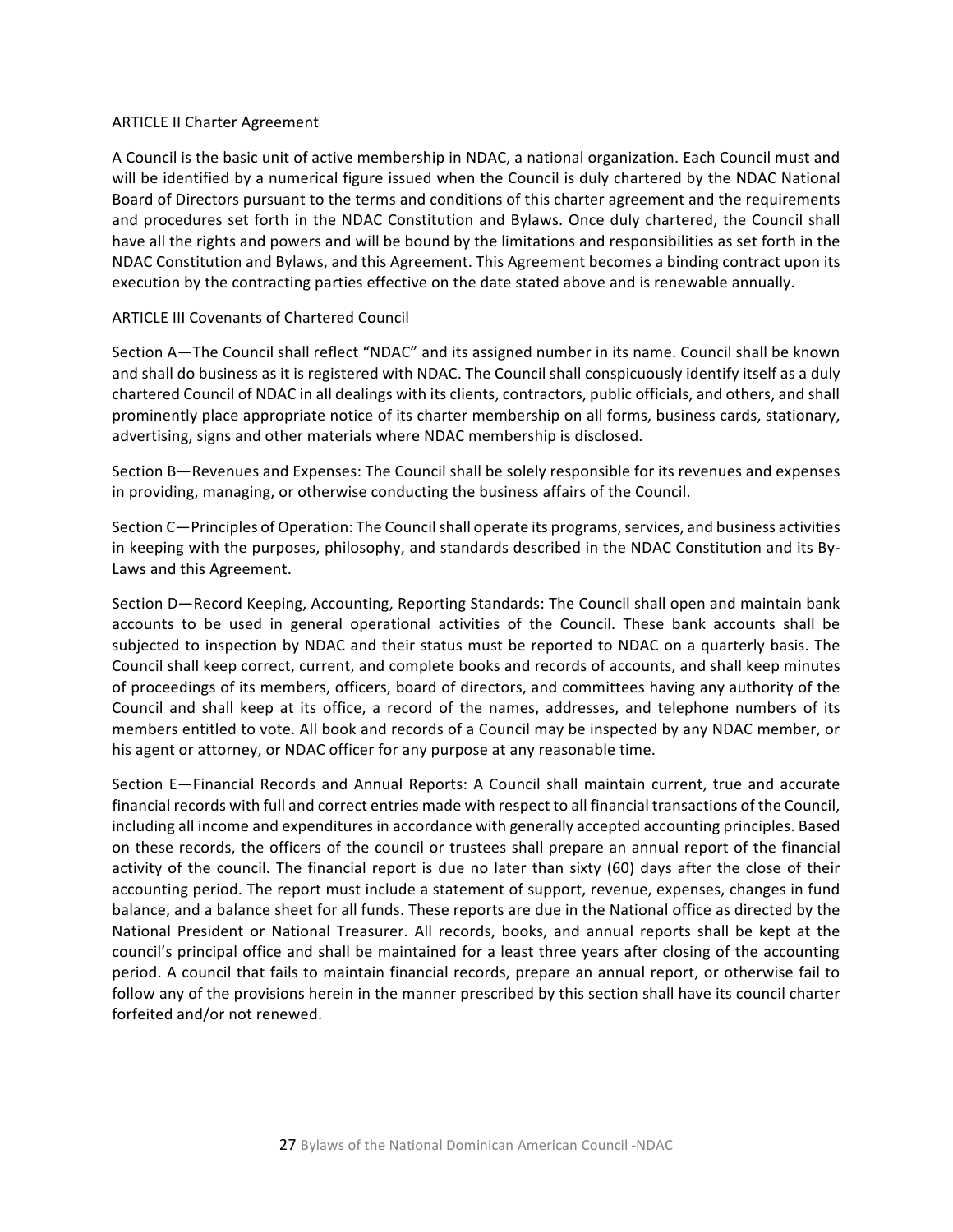Section F-Service Marks and Trademarks: When applicable. Council agrees to cooperate with NDAC to protect the Service Marks of "NDAC" all Service Marks Trademarks, Logos, and any other service marks or trademarks registered from time to time to NDAC, and to protect it from unauthorized use by anyone or any entity who does not have authority from NDAC to display or otherwise make use of such service marks or trademarks. Council shall not be required to bring any legal action or proceeding to protect the marks, but shall cooperate fully with NDAC or any of its members who bring an action or proceeding to protect the marks. Council further agrees to maintain the high standards of NDAC in its use of such service marks and trademarks. Council's use, in any way, of the service mark "NDAC", all service marks, trademarks, logos, and any other service mark or trademark registered to NDAC or any of the members shall be governed by the form of this Agreement.

Section G—Hold Harmless: Council agrees to hold NDAC National "harmless" from any and all claims made against the Council or entity arising out of acts or failures to act by said Council/entity, and to provide funds to NDAC National for attorney's fees and costs resulting from and such claim.

#### ARTICLE IV Covenants of NDAC

Section A-Support: NDAC will provide administrative and technical guidance and assistance to its duly Chartered Councils.

Section B-Research: NDAC will research matters affecting the growth and development of Dominicans in the United States of America and its territories for purposes of program development and advocacy.

Section  $C$ — and Advocacy: NDAC will serve as an advocate at the national level to inform the public, corporate leaders and elected officials of NDAC's achievements as well as the needs and issues concerning the Dominican and Latino communities in the United States of America.

Section D-Annual Financial Statement: NDAC agrees to make available to Council, upon request, an Annual Financial Statement.

#### **ARTICLE VI Members**

Section A-Restrictions: Unless authorized by the National Board of directors, NDAC members, life members, and distinguished members are not allowed to use Local, State, or National NDAC assets, any variation of the NDAC name of symbol, NDAC scholarship money or other NDAC property, either directly or implied, for personal monetary or material gain. Neither shall such members contribute or assist toward a non-members gain of NDAC assets that are appropriated in an unauthorized manner.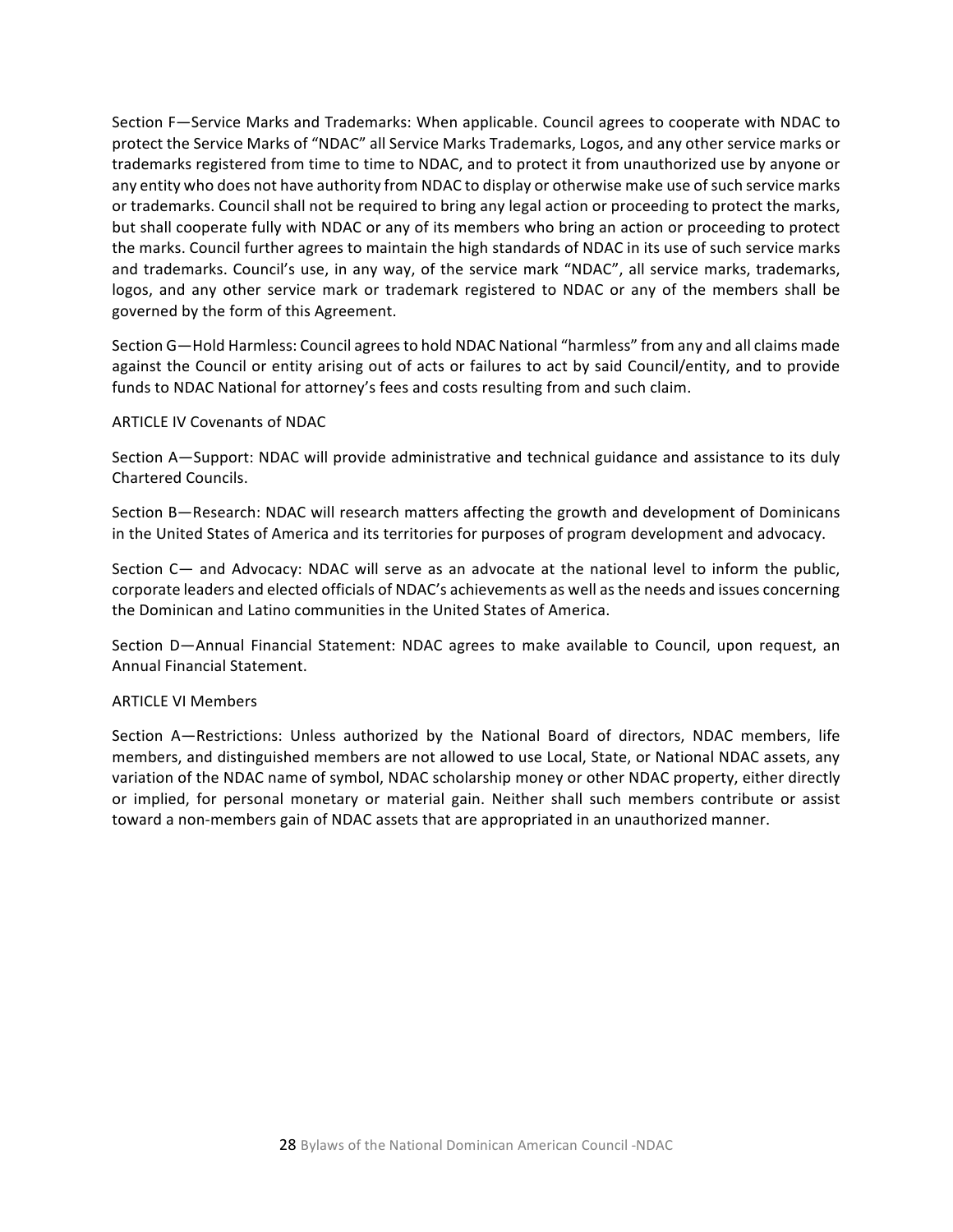#### **APPENDIX II**

Conflict of Interest Disclosure and Confidentiality Statement

During the time that I serve on the National Dominican-American Council Board of Directors, I realize that I will gain access to information that is considered to be confidential and/or proprietary. Such information relates to the mission, objectives, functions, plans, submitted proposals, criteria or decisions made about the business of NDAC.

Since confidential and proprietary information is crucial to the operation of NDAC, and because NDAC in some instances has the obligation to protect such information, I agree that I will not use, publish or disclose such information during or subsequent to my tenure and participation on the Board of Directors, and that I will preserve the restricted nature of this information except to the extent that it becomes publicly available, or is otherwise lawfully obtained outside the scope of this agreement from third parties.

Additionally, as a member of the Board of Directors, I realize that I have an obligation to disclose and eliminate (if necessary) any potential or actual duality of interest, or conflict of interest.

Below, I have listed all community organizations, non-profit corporations, or charitable programs that I am a member of, that have sought, or may in the future seek to do business with NDAC. The term "relationship" means any relation with a person or organization, whether financial (such as a significant donation of more than \$100), employment (such as a volunteer assignment, part-time job or as a consultant or independent contractor) or fiduciary (such as a board member or officer). The term "immediate family" means spouse, parent, children or other individual living in the same household.

\_\_\_\_\_\_\_\_\_\_\_\_\_\_\_\_\_\_\_\_\_\_\_\_\_\_\_\_\_\_\_\_\_\_\_\_\_\_\_\_\_\_\_\_\_\_\_\_\_\_\_\_\_\_\_\_\_\_\_\_\_\_\_\_\_\_\_\_\_\_\_\_\_\_\_\_\_\_\_\_\_\_\_ \_\_\_\_\_\_\_\_\_\_\_\_\_\_\_\_\_\_\_\_\_\_\_\_\_\_\_\_\_\_\_\_\_\_\_\_\_\_\_\_\_\_\_\_\_\_\_\_\_\_\_\_\_\_\_\_\_\_\_\_\_\_\_\_\_\_\_\_\_\_\_\_\_\_\_\_\_\_\_\_\_\_\_ \_\_\_\_\_\_\_\_\_\_\_\_\_\_\_\_\_\_\_\_\_\_\_\_\_\_\_\_\_\_\_\_\_\_\_\_\_\_\_\_\_\_\_\_\_\_\_\_\_\_\_\_\_\_\_\_\_\_\_\_\_\_\_\_\_\_\_\_\_\_\_\_\_\_\_\_\_\_\_\_\_\_\_ \_\_\_\_\_\_\_\_\_\_\_\_\_\_\_\_\_\_\_\_\_\_\_\_\_\_\_\_\_\_\_\_\_\_\_\_\_\_\_\_\_\_\_\_\_\_\_\_\_\_\_\_\_\_\_\_\_\_\_\_\_\_\_\_\_\_\_\_\_\_\_\_\_\_\_\_\_\_\_\_\_\_\_ \_\_\_\_\_\_\_\_\_\_\_\_\_\_\_\_\_\_\_\_\_\_\_\_\_\_\_\_\_\_\_\_\_\_\_\_\_\_\_\_\_\_\_\_\_\_\_\_\_\_\_\_\_\_\_\_\_\_\_\_\_\_\_\_\_\_\_\_\_\_\_\_\_\_\_\_\_\_\_\_\_\_\_ \_\_\_\_\_\_\_\_\_\_\_\_\_\_\_\_\_\_\_\_\_\_\_\_\_\_\_\_\_\_\_\_\_\_\_\_\_\_\_\_\_\_\_\_\_\_\_\_\_\_\_\_\_\_\_\_\_\_\_\_\_\_\_\_\_\_\_\_\_\_\_\_\_\_\_\_\_\_\_\_\_\_\_ \_\_\_\_\_\_\_\_\_\_\_\_\_\_\_\_\_\_\_\_\_\_\_\_\_\_\_\_\_\_\_\_\_\_\_\_\_\_\_\_\_\_\_\_\_\_\_\_\_\_\_\_\_\_\_\_\_\_\_\_\_\_\_\_\_\_\_\_\_\_\_\_\_\_\_\_\_\_\_\_\_\_\_ \_\_\_\_\_\_\_\_\_\_\_\_\_\_\_\_\_\_\_\_\_\_\_\_\_\_\_\_\_\_\_\_\_\_\_\_\_\_\_\_\_\_\_\_\_\_\_\_\_\_\_\_\_\_\_\_\_\_\_\_\_\_\_\_\_\_\_\_\_\_\_\_\_\_\_\_\_\_\_\_\_\_\_

NDAC Board Member

NDAC Board Member Signature 

\_\_\_\_\_\_\_\_\_\_\_\_\_\_\_\_\_\_\_\_\_\_\_\_\_\_\_\_\_\_\_\_\_\_\_\_\_\_\_\_\_\_ 

\_\_\_\_\_\_\_\_\_\_\_\_\_\_\_\_\_\_\_\_\_\_\_\_\_\_\_\_\_\_\_\_\_\_\_\_\_\_\_\_\_\_ 

\_\_\_\_\_\_\_\_\_\_\_\_\_\_\_\_\_\_\_\_\_\_\_\_\_\_\_\_\_\_\_\_\_\_\_\_\_\_\_\_\_\_ \_\_\_\_\_\_\_\_\_\_\_\_\_\_\_\_\_\_\_

Witness Date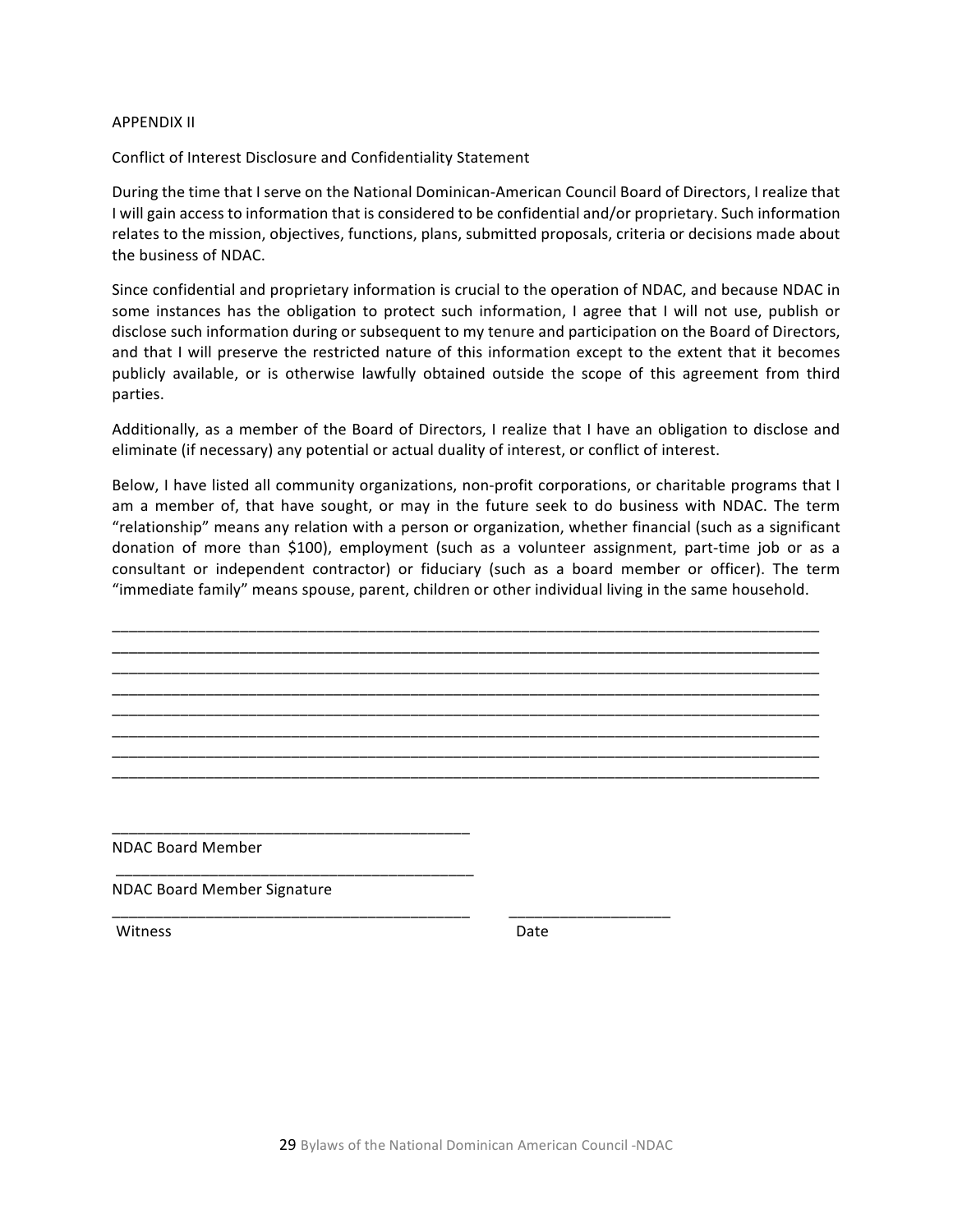#### **APPENDIX III**

# Code of Conduct

During the time that I serve on the National Dominican-American Council Board of Directors, I realize that I will be representing and advocating for US Dominicans nationally. As such, I will adhere to the following code of conduct, and acknowledge that a violation of any part of said code is cause for termination from my position in the board of directors.

I commit to the following:

- I. Meeting qualifications to be a board member as per Article V, A & B of this Constitution
- II. Loyalty to the government of the United States
- III. Adherence to the Constitution and Bylaws, Aims and Purposes, Code, Resolutions, Policies, and Customs of NDAC
- IV. Performance of my assigned duties as an NDAC board member
- V. Competence in the performance of my duties as an NDAC board member
- VI. Proper use of NDAC funds
- VII. Proper and moral conduct
- VIII. Support and furtherance of NDAC business

\_\_\_\_\_\_\_\_\_\_\_\_\_\_\_\_\_\_\_\_\_\_\_\_\_\_\_\_\_\_\_\_\_\_\_\_\_\_\_\_\_\_ 

\_\_\_\_\_\_\_\_\_\_\_\_\_\_\_\_\_\_\_\_\_\_\_\_\_\_\_\_\_\_\_\_\_\_\_\_\_\_\_\_\_\_ 

IX. Upholding and protection of NDAC and its officers

NDAC Board Member

NDAC Board Member Signature

DATE Witness

\_\_\_\_\_\_\_\_\_\_\_\_\_\_\_\_\_\_\_\_\_\_\_\_\_\_\_\_\_\_ \_\_\_\_\_\_\_\_\_\_\_\_\_\_\_\_\_\_\_\_\_\_\_\_\_\_\_\_\_\_\_\_